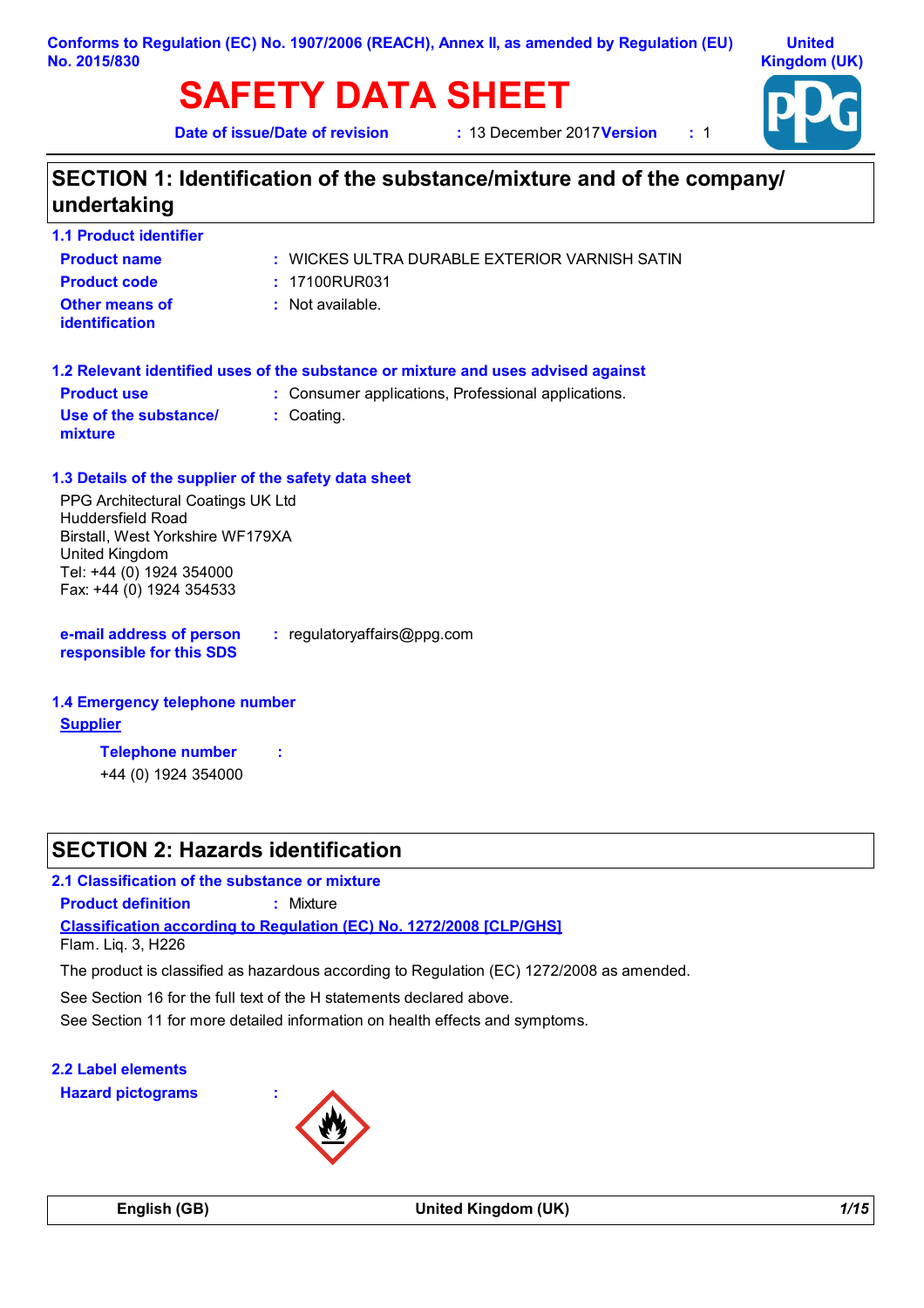| Code | $: 17100$ RUR031                            | Date of issue/Date of revision | $: 13$ December 2017 |
|------|---------------------------------------------|--------------------------------|----------------------|
|      | WICKES ULTRA DURABLE EXTERIOR VARNISH SATIN |                                |                      |

### **SECTION 2: Hazards identification**

| <b>Signal word</b>                                                                                                                                              | : Warning                                                                                                                                                                                                                           |
|-----------------------------------------------------------------------------------------------------------------------------------------------------------------|-------------------------------------------------------------------------------------------------------------------------------------------------------------------------------------------------------------------------------------|
| <b>Hazard statements</b>                                                                                                                                        | : Flammable liquid and vapour.                                                                                                                                                                                                      |
| <b>Precautionary statements</b>                                                                                                                                 |                                                                                                                                                                                                                                     |
| <b>General</b>                                                                                                                                                  | : Keep out of reach of children. If medical advice is needed, have product container or<br>label at hand.                                                                                                                           |
| <b>Prevention</b>                                                                                                                                               | : Wear protective gloves. Wear protective clothing. Wear eye or face protection.<br>Keep away from heat, hot surfaces, sparks, open flames and other ignition sources.<br>No smoking.                                               |
| <b>Response</b>                                                                                                                                                 | : IF ON SKIN (or hair): Take off immediately all contaminated clothing. Rinse skin<br>with water.                                                                                                                                   |
| <b>Storage</b>                                                                                                                                                  | : Store in a well-ventilated place. Keep cool.                                                                                                                                                                                      |
| <b>Disposal</b>                                                                                                                                                 | : Dispose of contents and container in accordance with all local, regional, national and<br>international regulations.                                                                                                              |
|                                                                                                                                                                 | P102, P101, P280, P210, P303 + P361 + P353, P403, P235, P501                                                                                                                                                                        |
| <b>Hazardous ingredients</b>                                                                                                                                    | : Not applicable.                                                                                                                                                                                                                   |
| <b>Supplemental label</b><br>elements                                                                                                                           | : Contains octhilinone (ISO), 2-butanone oxime, bis(1,2,2,6,6-pentamethyl-4-piperidyl)<br>sebacate, ω-[3-[3-(2H-benzotriazol-2-yl) derivatives and α-[3-[3-(2H-benzotriazol-2-yl)<br>derivatives. May produce an allergic reaction. |
| <b>Annex XVII - Restrictions</b><br>on the manufacture,<br>placing on the market and<br>use of certain dangerous<br>substances, mixtures and<br><b>articles</b> | : Not applicable.                                                                                                                                                                                                                   |
| <b>Special packaging requirements</b>                                                                                                                           |                                                                                                                                                                                                                                     |
| <b>Containers to be fitted</b><br>with child-resistant<br>fastenings                                                                                            | : Not applicable.                                                                                                                                                                                                                   |
| <b>Tactile warning of danger</b>                                                                                                                                | : Not applicable.                                                                                                                                                                                                                   |
| 2.3 Other hazards                                                                                                                                               |                                                                                                                                                                                                                                     |
| Other hazards which do                                                                                                                                          | : Prolonged or repeated contact may dry skin and cause irritation.                                                                                                                                                                  |

- 
- : Prolonged or repeated contact may dry skin and cause irritation.
- **not result in classification**
- 

### **SECTION 3: Composition/information on ingredients**

| <b>3.2 Mixtures</b>                                                               | : Mixture                                                       |               | <b>Classification</b>                                                |             |
|-----------------------------------------------------------------------------------|-----------------------------------------------------------------|---------------|----------------------------------------------------------------------|-------------|
| <b>Product/ingredient name</b>                                                    | <b>Identifiers</b>                                              | % by weight   | <b>Regulation (EC) No.</b><br>1272/2008 [CLP]                        | <b>Type</b> |
| Naphtha (petroleum),<br>hydrotreated heavy                                        | EC: $265-150-3$<br>CAS: 64742-48-9<br>Index: 649-327-00-6       | $≥10 - 20$    | Flam. Liq. 3, H226<br>Asp. Tox. 1, H304<br>EUH066                    | $[1]$       |
| Distillates (petroleum),<br>hydrotreated light                                    | EC: $265-149-8$<br>CAS: 64742-47-8<br>Index: 649-422-00-2       | $≥10 - ≤25$   | Asp. Tox. 1, H304                                                    | $[1]$       |
| Hydrocarbons, C9-C11, n-<br>alkanes, isoalkanes, cyclics, <2%<br>aromatics        | REACH #: 01-2119463258-33<br>I EC: 919-857-5<br>CAS: 64742-48-9 | $≥5.0 - ≤10$  | Flam. Liq. 3, H226<br>STOT SE 3, H336<br>Asp. Tox. 1, H304<br>EUH066 | $[1]$       |
| Hydrocarbons, C10-C13, n-<br>alkanes, isoalkanes, cyclics, $<$ 2%   EC: 918-481-9 | REACH #: 01-2119457273-39                                       | $≥1.0 - ≤5.0$ | Asp. Tox. 1, H304<br>EUH066                                          | $[1]$       |
| English (GB)                                                                      | <b>United Kingdom (UK)</b>                                      |               |                                                                      | 2/15        |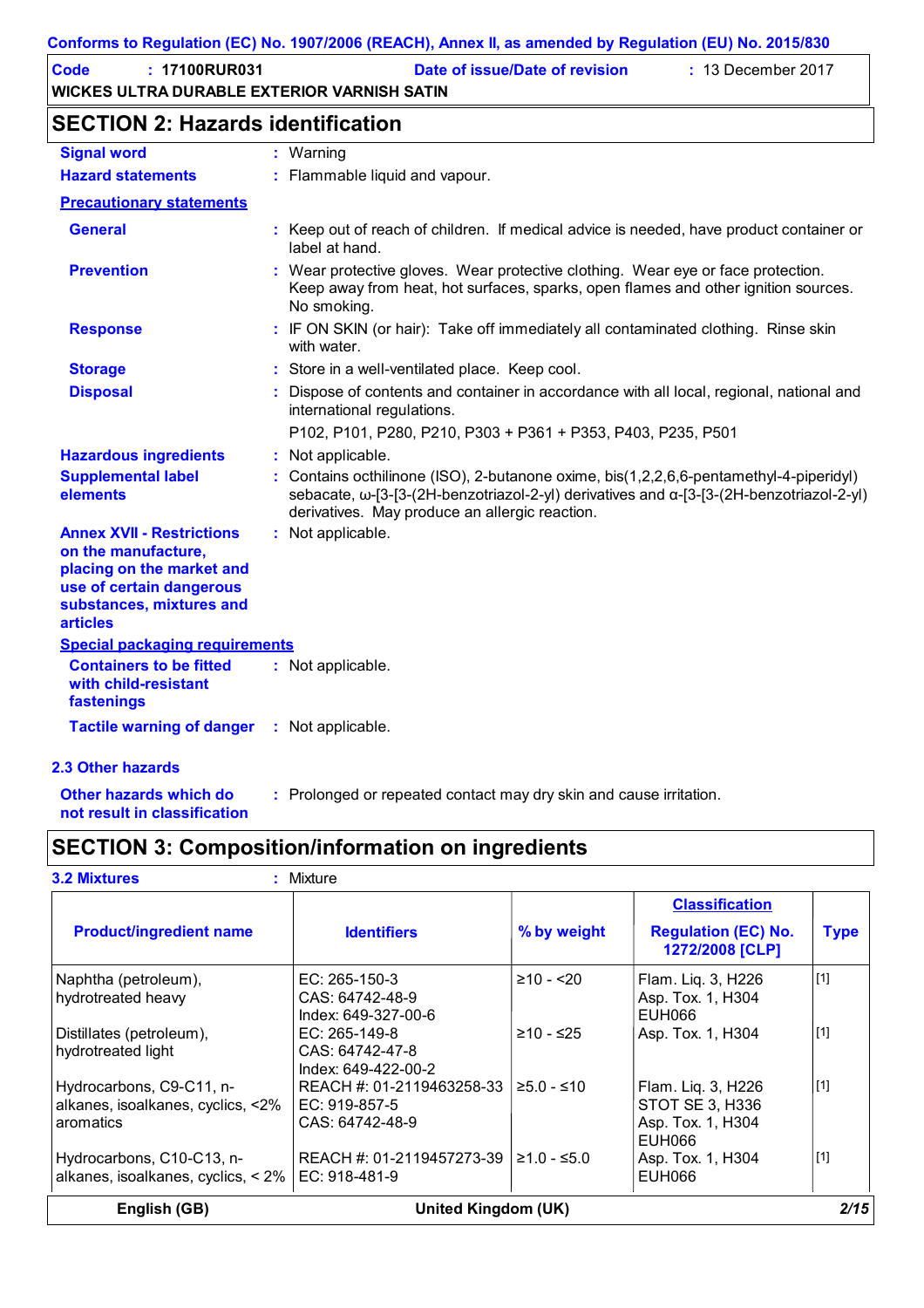| <b>Code</b><br>: 17100RUR031<br><b>WICKES ULTRA DURABLE EXTERIOR VARNISH SATIN</b> |                                                                                                      | Date of issue/Date of revision | : 13 December 2017                                                                                                             |             |
|------------------------------------------------------------------------------------|------------------------------------------------------------------------------------------------------|--------------------------------|--------------------------------------------------------------------------------------------------------------------------------|-------------|
| <b>SECTION 3: Composition/information on ingredients</b>                           |                                                                                                      |                                |                                                                                                                                |             |
| aromatics<br>2-butanone oxime                                                      | CAS: 64742-48-9<br>REACH #: 01-2119539477-28<br>EC: 202-496-6<br>CAS: 96-29-7<br>Index: 616-014-00-0 | <1.0                           | Acute Tox. 4, H312<br>Eye Dam. 1, H318<br>Skin Sens. 1, H317<br>Carc. 2, H351                                                  | $[1]$       |
| 2-ethylhexanoic acid, zirconium<br>salt                                            | REACH #: 01-2119979088-21<br>EC: $245-018-1$<br>CAS: 22464-99-9                                      | $≤1.0$                         | Repr. 2, H361fd<br>(Fertility and Unborn<br>child) (oral)                                                                      | [1] [2]     |
| α-[3-[3-(2H-benzotriazol-2-yl)<br>derivatives                                      | CAS: 104810-48-2                                                                                     | $≤0.30$                        | Skin Sens. 1, H317<br>Aquatic Chronic 2, H411                                                                                  | $\vert$ [1] |
| $bis(1,2,2,6,6-pentament)$<br>4-piperidyl) sebacate                                | EC: 255-437-1<br>CAS: 41556-26-7                                                                     | < 0.25                         | Skin Sens. 1, H317<br>Aquatic Acute 1, H400<br>$(M=1)$<br>Aquatic Chronic 1, H410<br>$(M=1)$                                   | $\vert$ [1] |
| ω-[3-[3-(2H-benzotriazol-2-yl)<br>derivatives                                      | CAS: 104810-47-1                                                                                     | $≤0.30$                        | Skin Sens. 1, H317<br>Aquatic Chronic 2, H411<br>See Section 16 for the<br>full text of the H<br>statements declared<br>above. | $\vert$ [1] |

There are no additional ingredients present which, within the current knowledge of the supplier and in the concentrations applicable, are classified as hazardous to health or the environment, are PBTs or vPvBs or have been assigned a workplace exposure limit and hence require reporting in this section.

**Type** 

[1] Substance classified with a health or environmental hazard

[2] Substance with a workplace exposure limit

[3] Substance meets the criteria for PBT according to Regulation (EC) No. 1907/2006, Annex XIII

[4] Substance meets the criteria for vPvB according to Regulation (EC) No. 1907/2006, Annex XIII

[5] Substance of equivalent concern

[6] Additional disclosure due to company policy

Occupational exposure limits, if available, are listed in Section 8.

#### **SUB codes represent substances without registered CAS Numbers.**

### **SECTION 4: First aid measures**

#### **4.1 Description of first aid measures**

| Eye contact                       | : Remove contact lenses, irrigate copiously with clean, fresh water, holding the eyelids<br>apart for at least 10 minutes and seek immediate medical advice.                                           |
|-----------------------------------|--------------------------------------------------------------------------------------------------------------------------------------------------------------------------------------------------------|
| <b>Inhalation</b>                 | : Remove to fresh air. Keep person warm and at rest. If not breathing, if breathing is<br>irregular or if respiratory arrest occurs, provide artificial respiration or oxygen by<br>trained personnel. |
| <b>Skin contact</b>               | : Remove contaminated clothing and shoes. Wash skin thoroughly with soap and<br>water or use recognised skin cleanser. Do NOT use solvents or thinners.                                                |
| <b>Ingestion</b>                  | : If swallowed, seek medical advice immediately and show the container or label. Keep<br>person warm and at rest. Do NOT induce vomiting.                                                              |
| <b>Protection of first-aiders</b> | : No action shall be taken involving any personal risk or without suitable training. It<br>may be dangerous to the person providing aid to give mouth-to-mouth resuscitation.                          |

#### **4.2 Most important symptoms and effects, both acute and delayed**

| <b>Potential acute health effects</b> |                                                     |
|---------------------------------------|-----------------------------------------------------|
| Eye contact                           | : No known significant effects or critical hazards. |
| <b>Inhalation</b>                     | : No known significant effects or critical hazards. |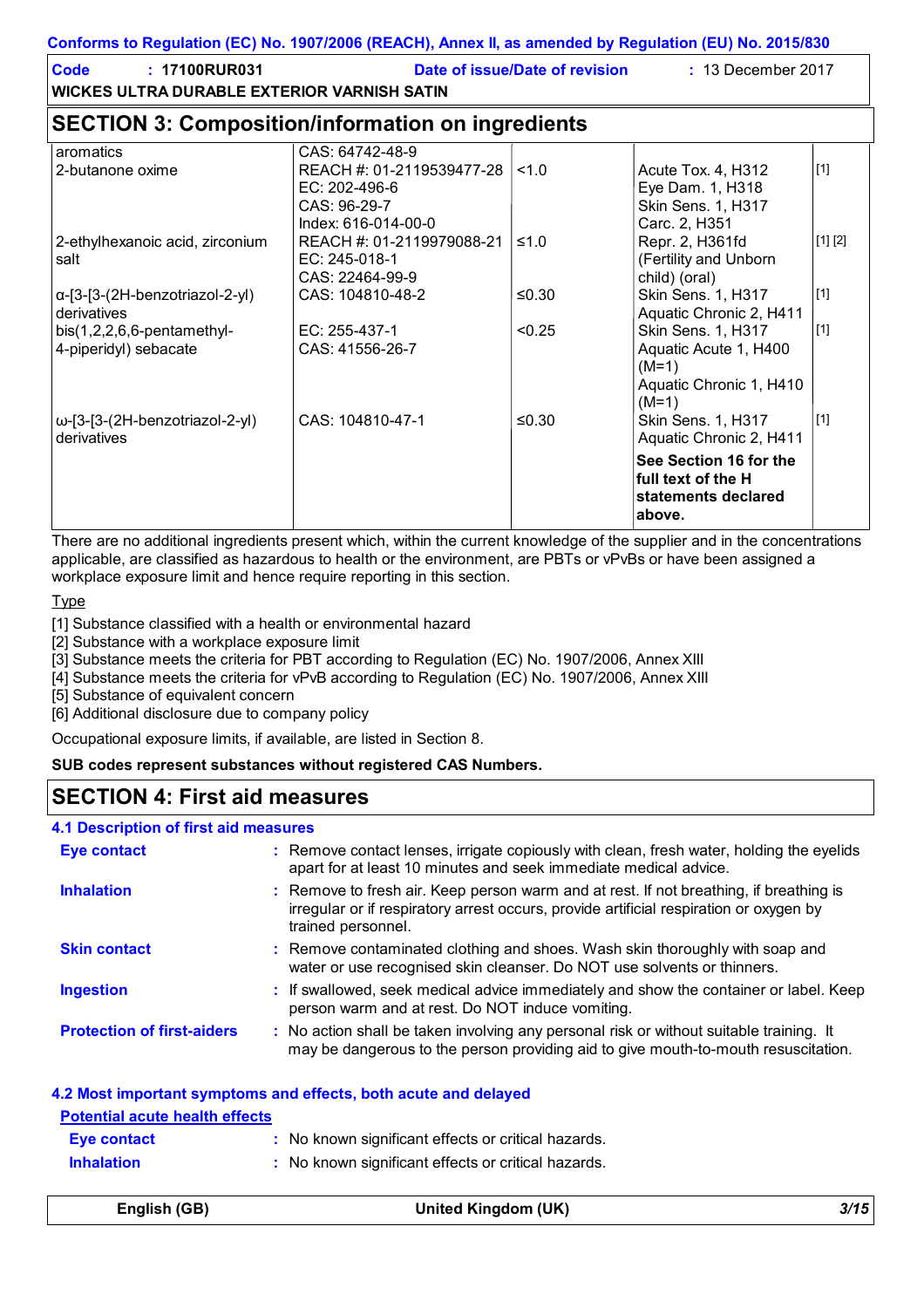| Code | : 17100RUR031                               | Date of issue/Date of revision | $\div$ 13 December 2017 |
|------|---------------------------------------------|--------------------------------|-------------------------|
|      | WICKES ULTRA DURABLE EXTERIOR VARNISH SATIN |                                |                         |

## **SECTION 4: First aid measures**

| <b>Skin contact</b>                 | : Defatting to the skin. May cause skin dryness and irritation.                                                                |
|-------------------------------------|--------------------------------------------------------------------------------------------------------------------------------|
| <b>Ingestion</b>                    | : No known significant effects or critical hazards.                                                                            |
| <b>Over-exposure signs/symptoms</b> |                                                                                                                                |
| <b>Eye contact</b>                  | : No specific data.                                                                                                            |
| <b>Inhalation</b>                   | : No specific data.                                                                                                            |
| <b>Skin contact</b>                 | : Adverse symptoms may include the following:<br>irritation<br>dryness<br>cracking                                             |
| <b>Ingestion</b>                    | : No specific data.                                                                                                            |
|                                     | 4.3 Indication of any immediate medical attention and special treatment needed                                                 |
| <b>Notes to physician</b>           | : Treat symptomatically. Contact poison treatment specialist immediately if large<br>quantities have been ingested or inhaled. |

- **Specific treatments :** No specific treatment.
- **SECTION 5: Firefighting measures**

| 5.1 Extinguishing media                                   |                                                                                                                                                                                                                                                                                                                                                                     |
|-----------------------------------------------------------|---------------------------------------------------------------------------------------------------------------------------------------------------------------------------------------------------------------------------------------------------------------------------------------------------------------------------------------------------------------------|
| <b>Suitable extinguishing</b><br>media                    | : Use dry chemical, $CO2$ , water spray (fog) or foam.                                                                                                                                                                                                                                                                                                              |
| <b>Unsuitable extinguishing</b><br>media                  | : Do not use water jet.                                                                                                                                                                                                                                                                                                                                             |
| 5.2 Special hazards arising from the substance or mixture |                                                                                                                                                                                                                                                                                                                                                                     |
| <b>Hazards from the</b><br>substance or mixture           | : Flammable liquid and vapour. Runoff to sewer may create fire or explosion hazard.<br>In a fire or if heated, a pressure increase will occur and the container may burst, with<br>the risk of a subsequent explosion.                                                                                                                                              |
| <b>Hazardous combustion</b><br>products                   | Decomposition products may include the following materials:<br>metal oxide/oxides                                                                                                                                                                                                                                                                                   |
| <b>5.3 Advice for firefighters</b>                        |                                                                                                                                                                                                                                                                                                                                                                     |
| fighters                                                  | Special precautions for fire-: Promptly isolate the scene by removing all persons from the vicinity of the incident if<br>there is a fire. No action shall be taken involving any personal risk or without suitable<br>training. Move containers from fire area if this can be done without risk. Use water<br>spray to keep fire-exposed containers cool.          |
| <b>Special protective</b><br>equipment for fire-fighters  | Fire-fighters should wear appropriate protective equipment and self-contained<br>breathing apparatus (SCBA) with a full face-piece operated in positive pressure<br>mode. Clothing for fire-fighters (including helmets, protective boots and gloves)<br>conforming to European standard EN 469 will provide a basic level of protection for<br>chemical incidents. |

### **SECTION 6: Accidental release measures**

|                                | 6.1 Personal precautions, protective equipment and emergency procedures                                                                                                                                                                                                                                                                                                                                                                                                                        |
|--------------------------------|------------------------------------------------------------------------------------------------------------------------------------------------------------------------------------------------------------------------------------------------------------------------------------------------------------------------------------------------------------------------------------------------------------------------------------------------------------------------------------------------|
| For non-emergency<br>personnel | : No action shall be taken involving any personal risk or without suitable training.<br>Evacuate surrounding areas. Keep unnecessary and unprotected personnel from<br>entering. Do not touch or walk through spilt material. Shut off all ignition sources.<br>No flares, smoking or flames in hazard area. Avoid breathing vapour or mist.<br>Provide adequate ventilation. Wear appropriate respirator when ventilation is<br>inadequate. Put on appropriate personal protective equipment. |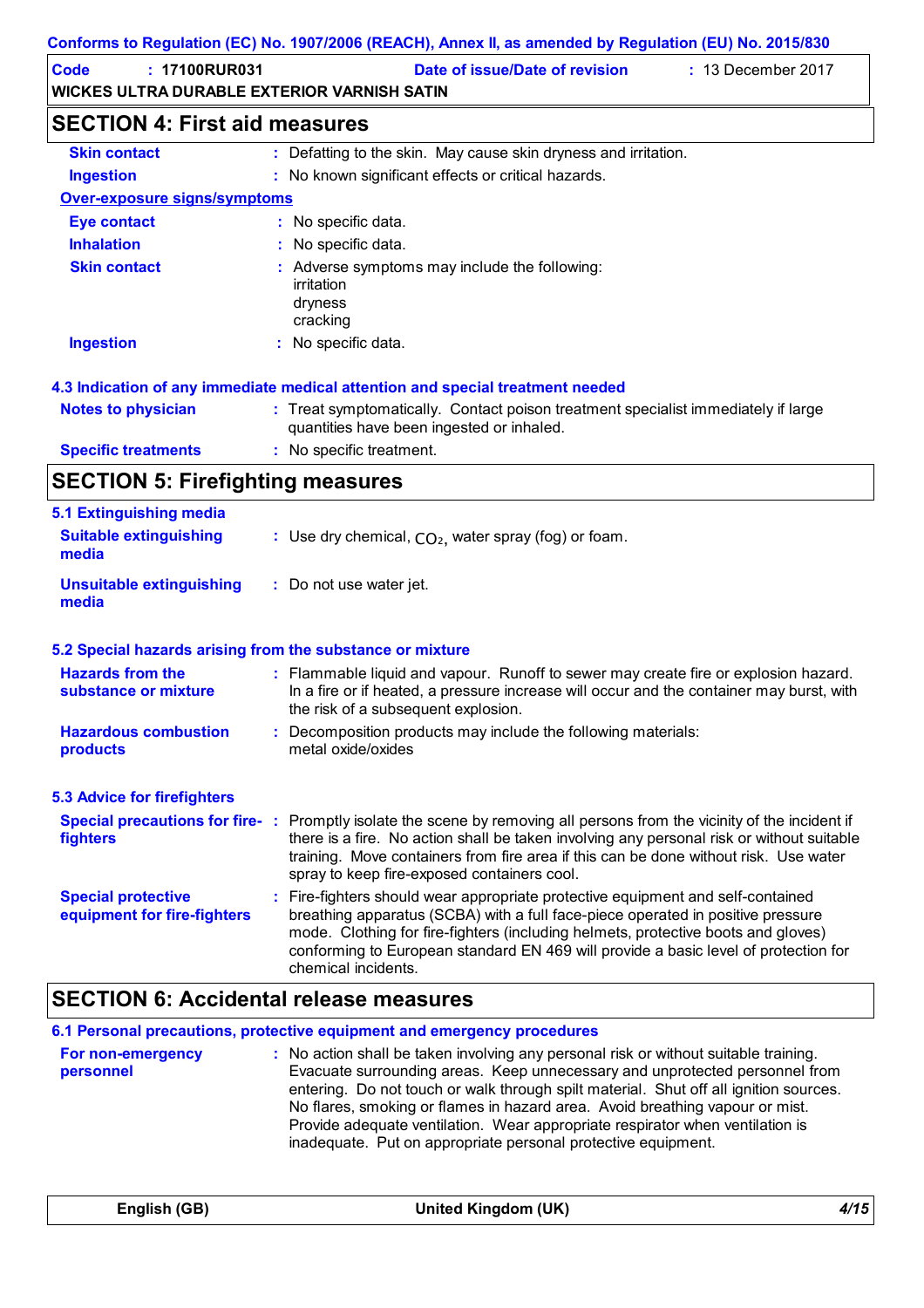| Code | : 17100RUR031                               | Date of issue/Date of revision | $: 13$ December 2017 |
|------|---------------------------------------------|--------------------------------|----------------------|
|      | WICKES ULTRA DURABLE EXTERIOR VARNISH SATIN |                                |                      |
|      |                                             |                                |                      |

### **SECTION 6: Accidental release measures**

| For emergency responders                                 | If specialised clothing is required to deal with the spillage, take note of any<br>information in Section 8 on suitable and unsuitable materials. See also the<br>information in "For non-emergency personnel".                                                                                                                                                                                                                                                                                                                                                                                                                                            |
|----------------------------------------------------------|------------------------------------------------------------------------------------------------------------------------------------------------------------------------------------------------------------------------------------------------------------------------------------------------------------------------------------------------------------------------------------------------------------------------------------------------------------------------------------------------------------------------------------------------------------------------------------------------------------------------------------------------------------|
| <b>6.2 Environmental</b><br>precautions                  | : Avoid dispersal of spilt material and runoff and contact with soil, waterways, drains<br>and sewers. Inform the relevant authorities if the product has caused environmental<br>pollution (sewers, waterways, soil or air).                                                                                                                                                                                                                                                                                                                                                                                                                              |
| 6.3 Methods and material for containment and cleaning up |                                                                                                                                                                                                                                                                                                                                                                                                                                                                                                                                                                                                                                                            |
| <b>Small spill</b>                                       | : Stop leak if without risk. Move containers from spill area. Use spark-proof tools and<br>explosion-proof equipment. Dilute with water and mop up if water-soluble.<br>Alternatively, or if water-insoluble, absorb with an inert dry material and place in an<br>appropriate waste disposal container. Dispose of via a licensed waste disposal<br>contractor.                                                                                                                                                                                                                                                                                           |
| <b>Large spill</b>                                       | : Stop leak if without risk. Move containers from spill area. Use spark-proof tools and<br>explosion-proof equipment. Approach the release from upwind. Prevent entry into<br>sewers, water courses, basements or confined areas. Wash spillages into an<br>effluent treatment plant or proceed as follows. Contain and collect spillage with non-<br>combustible, absorbent material e.g. sand, earth, vermiculite or diatomaceous earth<br>and place in container for disposal according to local regulations. Dispose of via a<br>licensed waste disposal contractor. Contaminated absorbent material may pose the<br>same hazard as the spilt product. |
| <b>6.4 Reference to other</b><br><b>sections</b>         | : See Section 1 for emergency contact information.<br>See Section 8 for information on appropriate personal protective equipment.<br>See Section 13 for additional waste treatment information.                                                                                                                                                                                                                                                                                                                                                                                                                                                            |

### **SECTION 7: Handling and storage**

The information in this section contains generic advice and guidance. The list of Identified Uses in Section 1 should be consulted for any available use-specific information provided in the Exposure Scenario(s).

### **7.1 Precautions for safe handling**

| <b>Protective measures</b> | : Put on appropriate personal protective equipment (see Section 8). Eating, drinking<br>and smoking should be prohibited in areas where this material is handled, stored and<br>processed. Workers should wash hands and face before eating, drinking and<br>smoking. Remove contaminated clothing and protective equipment before entering<br>eating areas. Do not ingest. Avoid contact with eyes, skin and clothing. Avoid<br>breathing vapour or mist. Use only with adequate ventilation. Wear appropriate<br>respirator when ventilation is inadequate. Do not enter storage areas and confined<br>spaces unless adequately ventilated. Keep in the original container or an approved<br>alternative made from a compatible material, kept tightly closed when not in use.<br>Store and use away from heat, sparks, open flame or any other ignition source. Use<br>explosion-proof electrical (ventilating, lighting and material handling) equipment. Use<br>non-sparking tools. Take precautionary measures against electrostatic discharges.<br>To avoid fire or explosion, dissipate static electricity during transfer by earthing and<br>bonding containers and equipment before transferring material. Empty containers<br>retain product residue and can be hazardous. Do not reuse container. |
|----------------------------|---------------------------------------------------------------------------------------------------------------------------------------------------------------------------------------------------------------------------------------------------------------------------------------------------------------------------------------------------------------------------------------------------------------------------------------------------------------------------------------------------------------------------------------------------------------------------------------------------------------------------------------------------------------------------------------------------------------------------------------------------------------------------------------------------------------------------------------------------------------------------------------------------------------------------------------------------------------------------------------------------------------------------------------------------------------------------------------------------------------------------------------------------------------------------------------------------------------------------------------------------------------------------------------------------------------|
|                            | Materials such as cleaning rags, paper wipes and protective clothing, which are<br>contaminated with the product may spontaneously self-ignite some hours later. To<br>avoid the risks of fires, all contaminated materials should be stored in purpose-built<br>containers or in metal containers with tight-fitting, self-closing lids. Contaminated<br>materials should be removed from the workplace at the end of each working day and<br>be stored outside.                                                                                                                                                                                                                                                                                                                                                                                                                                                                                                                                                                                                                                                                                                                                                                                                                                             |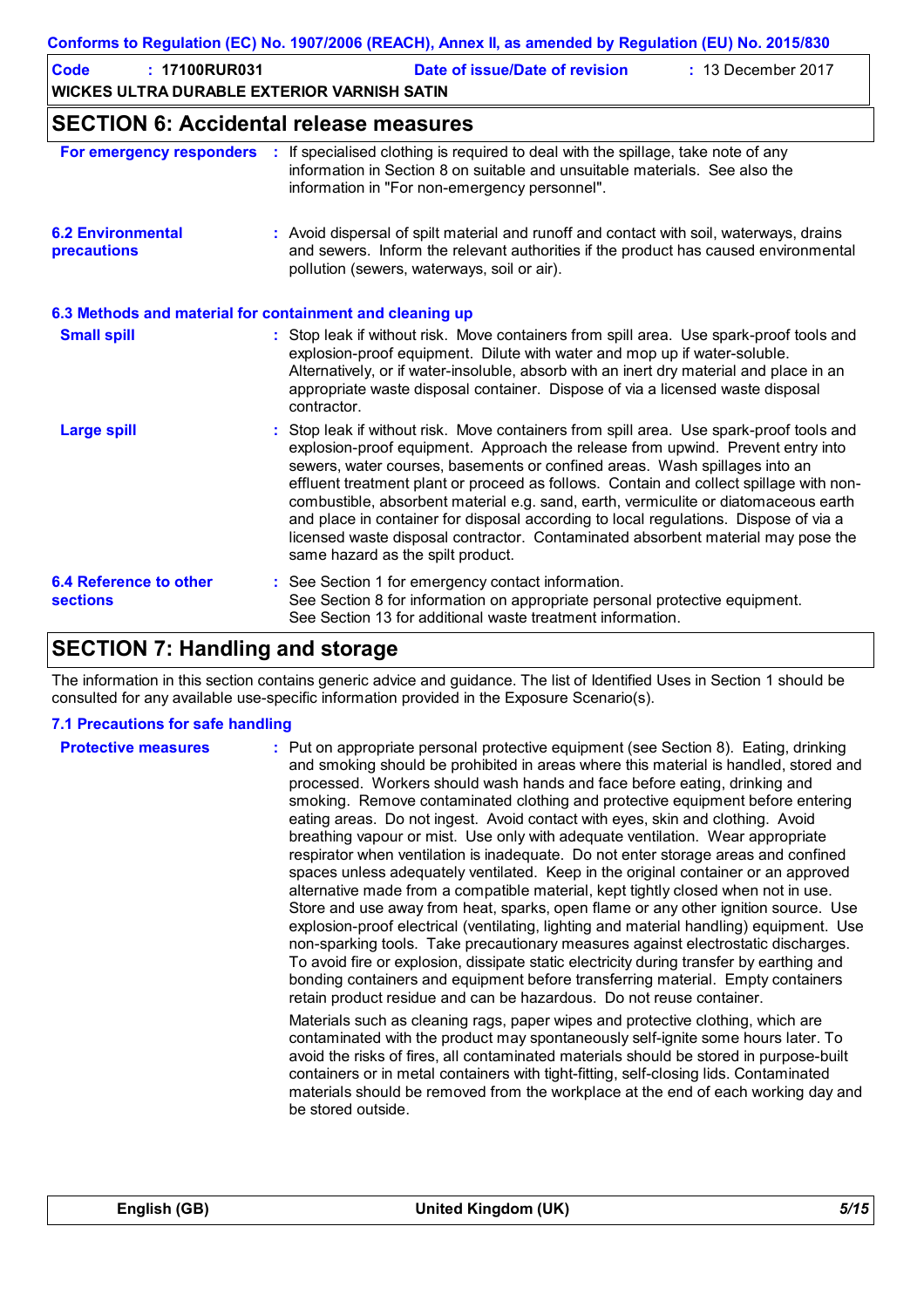| Code | : 17100RUR031                               | Date of issue/Date of revision | $: 13$ December 2017 |
|------|---------------------------------------------|--------------------------------|----------------------|
|      | WICKES ULTRA DURABLE EXTERIOR VARNISH SATIN |                                |                      |

### **SECTION 7: Handling and storage**

| <b>Advice on general</b><br>occupational hygiene                              | : Eating, drinking and smoking should be prohibited in areas where this material is<br>handled, stored and processed. Workers should wash hands and face before eating,<br>drinking and smoking. Remove contaminated clothing and protective equipment<br>before entering eating areas. See also Section 8 for additional information on<br>hygiene measures.                                                                                                                                                                                                                                                                                                                                                                                                            |
|-------------------------------------------------------------------------------|--------------------------------------------------------------------------------------------------------------------------------------------------------------------------------------------------------------------------------------------------------------------------------------------------------------------------------------------------------------------------------------------------------------------------------------------------------------------------------------------------------------------------------------------------------------------------------------------------------------------------------------------------------------------------------------------------------------------------------------------------------------------------|
| <b>7.2 Conditions for safe</b><br>storage, including any<br>incompatibilities | : Storage temperature: 5 to 25 $^{\circ}$ C (41 to 77 $^{\circ}$ F). Store in accordance with local<br>regulations. Store in a segregated and approved area. Store in original container<br>protected from direct sunlight in a dry, cool and well-ventilated area, away from<br>incompatible materials (see Section 10) and food and drink. Eliminate all ignition<br>sources. Separate from oxidizing materials. Keep container tightly closed and<br>sealed until ready for use. Containers that have been opened must be carefully<br>resealed and kept upright to prevent leakage. Do not store in unlabelled containers.<br>Use appropriate containment to avoid environmental contamination. See Section 10<br>for incompatible materials before handling or use. |

### **7.3 Specific end use(s)**

See Section 1.2 for Identified uses.

### **SECTION 8: Exposure controls/personal protection**

The information in this section contains generic advice and guidance. The list of Identified Uses in Section 1 should be consulted for any available use-specific information provided in the Exposure Scenario(s).

### **8.1 Control parameters**

### **Occupational exposure limits**

| <b>Product/ingredient name</b>                                 | <b>Exposure limit values</b>                                                                                                                                                                                                                                                                                                                                                                                                                                                                                                                                                                                                                                                                                                                                                                                                                                                                                                                                                                                        |  |
|----------------------------------------------------------------|---------------------------------------------------------------------------------------------------------------------------------------------------------------------------------------------------------------------------------------------------------------------------------------------------------------------------------------------------------------------------------------------------------------------------------------------------------------------------------------------------------------------------------------------------------------------------------------------------------------------------------------------------------------------------------------------------------------------------------------------------------------------------------------------------------------------------------------------------------------------------------------------------------------------------------------------------------------------------------------------------------------------|--|
| 2-ethylhexanoic acid, zirconium salt                           | EH40/2005 WELs (United Kingdom (UK), 12/2011).<br>STEL: 10 mg/m <sup>3</sup> , (as Zr) 15 minutes.<br>TWA: $5 \text{ mg/m}^3$ , (as Zr) 8 hours.                                                                                                                                                                                                                                                                                                                                                                                                                                                                                                                                                                                                                                                                                                                                                                                                                                                                    |  |
| <b>Recommended monitoring</b><br>÷.<br>procedures<br>required. | If this product contains ingredients with exposure limits, personal, workplace<br>atmosphere or biological monitoring may be required to determine the effectiveness<br>of the ventilation or other control measures and/or the necessity to use respiratory<br>protective equipment. Reference should be made to monitoring standards, such as<br>the following: European Standard EN 689 (Workplace atmospheres - Guidance for<br>the assessment of exposure by inhalation to chemical agents for comparison with<br>limit values and measurement strategy) European Standard EN 14042 (Workplace<br>atmospheres - Guide for the application and use of procedures for the assessment of<br>exposure to chemical and biological agents) European Standard EN 482<br>(Workplace atmospheres - General requirements for the performance of procedures<br>for the measurement of chemical agents) Reference to national guidance<br>documents for methods for the determination of hazardous substances will also be |  |

#### **DNELs**

| <b>Product/ingredient name</b>                                         | <b>Type</b> | <b>Exposure</b>                | <b>Value</b>                  | <b>Population</b> | <b>Effects</b> |
|------------------------------------------------------------------------|-------------|--------------------------------|-------------------------------|-------------------|----------------|
| Hydrocarbons, C9-C11, n-alkanes,<br>isoalkanes, cyclics, <2% aromatics | <b>DNEL</b> | Long term Dermal               | $208$ mg/kg<br>bw/day         | Workers           | Systemic       |
|                                                                        | <b>DNEL</b> | Long term<br><b>Inhalation</b> | $871 \text{ mg/m}^3$          | Workers           | Systemic       |
|                                                                        | <b>DNEL</b> | Long term Dermal               | $125 \text{ mg/kg}$<br>bw/day | Consumers         | Systemic       |
|                                                                        | <b>DNEL</b> | Long term<br>Inhalation        | 185 mg/m <sup>3</sup>         | Consumers         | Systemic       |
| English (GB)                                                           |             | United Kingdom (UK)            |                               |                   | 6/15           |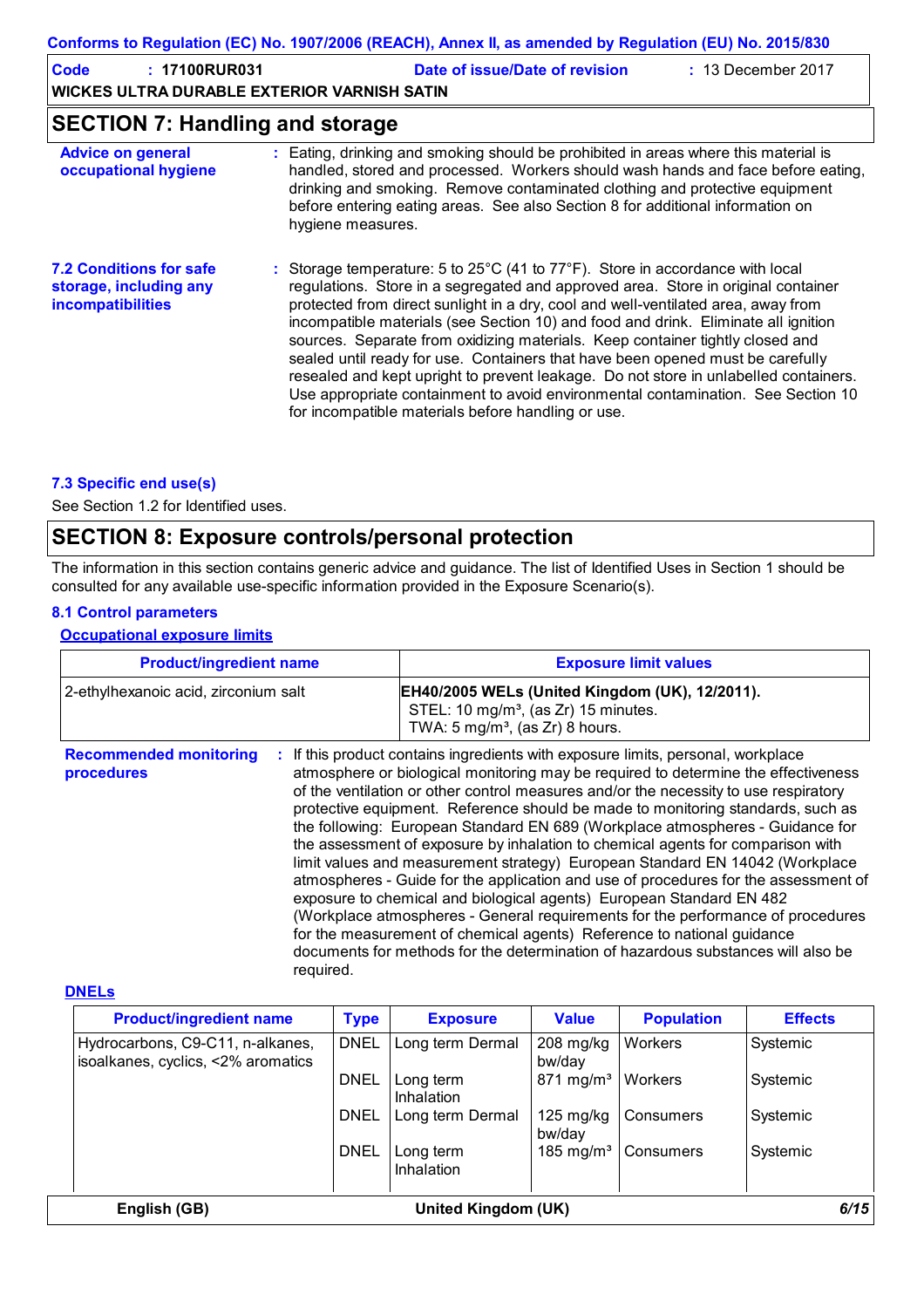| <u>00111011115 W Reyulation (LO) NO. 190772000 (REAGH), Alliica il, as amenucu by Reyulation (LO) NO. 2019/090</u> |             |                                                      |                                  |           |          |  |
|--------------------------------------------------------------------------------------------------------------------|-------------|------------------------------------------------------|----------------------------------|-----------|----------|--|
| : 17100RUR031<br><b>Code</b><br><b>WICKES ULTRA DURABLE EXTERIOR VARNISH SATIN</b>                                 |             | Date of issue/Date of revision<br>: 13 December 2017 |                                  |           |          |  |
| <b>SECTION 8: Exposure controls/personal protection</b>                                                            |             |                                                      |                                  |           |          |  |
|                                                                                                                    | <b>DNEL</b> | Long term Oral                                       | $125 \text{ mg/kg}$<br>bw/day    | Consumers | Systemic |  |
| 2-butanone oxime                                                                                                   | <b>DNEL</b> | Long term<br>Inhalation                              | $9 \text{ mg/m}^3$               | Workers   | Systemic |  |
|                                                                                                                    | DNEL        | Long term<br>Inhalation                              | 3.33 mg/m <sup>3</sup>   Workers |           | Local    |  |
|                                                                                                                    | <b>DNEL</b> | Long term Dermal                                     | $1.3 \text{ mg/kg}$<br>bw/day    | Workers   | Systemic |  |
|                                                                                                                    | <b>DNEL</b> | Short term Dermal                                    | $2.5 \text{ mg/kg}$<br>bw/day    | Workers   | Systemic |  |
|                                                                                                                    | <b>DNEL</b> | Long term<br><b>Inhalation</b>                       | $2.7 \text{ mg/m}^3$             | Consumers | Systemic |  |
|                                                                                                                    | <b>DNEL</b> | Long term<br>Inhalation                              | $2 \text{ mg/m}^3$               | Consumers | Local    |  |
|                                                                                                                    | DNEL        | Long term Dermal                                     | $0.78$ mg/<br>kg bw/day          | Consumers | Systemic |  |
|                                                                                                                    | <b>DNEL</b> | Short term Dermal                                    | $1.5$ mg/kg<br>bw/day            | Consumers | Systemic |  |

#### **PNECs**

| <b>Product/ingredient name</b> | <b>Type</b> | <b>Compartment Detail</b>                       | Value                             | <b>Method Detail</b>                            |
|--------------------------------|-------------|-------------------------------------------------|-----------------------------------|-------------------------------------------------|
| I 2-butanone oxime             |             | <b>Fresh water</b><br>Sewage Treatment<br>Plant | $0.256$ mg/l<br>$177 \text{ mgl}$ | Assessment Factors<br><b>Assessment Factors</b> |

### **8.2 Exposure controls**

**Appropriate engineering controls :** Use only with adequate ventilation. Use process enclosures, local exhaust ventilation or other engineering controls to keep worker exposure to airborne contaminants below any recommended or statutory limits. The engineering controls also need to keep gas, vapour or dust concentrations below any lower explosive limits. Use explosion-proof ventilation equipment.

### **Individual protection measures**

| <u>Hulviuual protection measures</u> |                                                                                                                                                                                                                                                                                                                                                                                                                                                                                                                                                                                                                                                                                                                                                                                                                                                                                                                                                                                          |
|--------------------------------------|------------------------------------------------------------------------------------------------------------------------------------------------------------------------------------------------------------------------------------------------------------------------------------------------------------------------------------------------------------------------------------------------------------------------------------------------------------------------------------------------------------------------------------------------------------------------------------------------------------------------------------------------------------------------------------------------------------------------------------------------------------------------------------------------------------------------------------------------------------------------------------------------------------------------------------------------------------------------------------------|
| <b>Hygiene measures</b>              | : Wash hands, forearms and face thoroughly after handling chemical products, before<br>eating, smoking and using the lavatory and at the end of the working period.<br>Appropriate techniques should be used to remove potentially contaminated clothing.<br>Wash contaminated clothing before reusing. Ensure that eyewash stations and<br>safety showers are close to the workstation location.                                                                                                                                                                                                                                                                                                                                                                                                                                                                                                                                                                                        |
| <b>Eye/face protection</b>           | : Chemical splash goggles. Use eye protection according to EN 166.                                                                                                                                                                                                                                                                                                                                                                                                                                                                                                                                                                                                                                                                                                                                                                                                                                                                                                                       |
| <b>Skin protection</b>               |                                                                                                                                                                                                                                                                                                                                                                                                                                                                                                                                                                                                                                                                                                                                                                                                                                                                                                                                                                                          |
| <b>Hand protection</b>               | : Chemical-resistant, impervious gloves complying with an approved standard should<br>be worn at all times when handling chemical products if a risk assessment indicates<br>this is necessary. Considering the parameters specified by the glove manufacturer,<br>check during use that the gloves are still retaining their protective properties. It<br>should be noted that the time to breakthrough for any glove material may be<br>different for different glove manufacturers. In the case of mixtures, consisting of<br>several substances, the protection time of the gloves cannot be accurately estimated.<br>When prolonged or frequently repeated contact may occur, a glove with a protection<br>class of 6 (breakthrough time greater than 480 minutes according to EN 374) is<br>recommended. When only brief contact is expected, a glove with a protection class<br>of 2 or higher (breakthrough time greater than 30 minutes according to EN 374) is<br>recommended. |
| <b>Gloves</b>                        | : For prolonged or repeated handling, use the following type of gloves:                                                                                                                                                                                                                                                                                                                                                                                                                                                                                                                                                                                                                                                                                                                                                                                                                                                                                                                  |
|                                      | Recommended: nitrile rubber                                                                                                                                                                                                                                                                                                                                                                                                                                                                                                                                                                                                                                                                                                                                                                                                                                                                                                                                                              |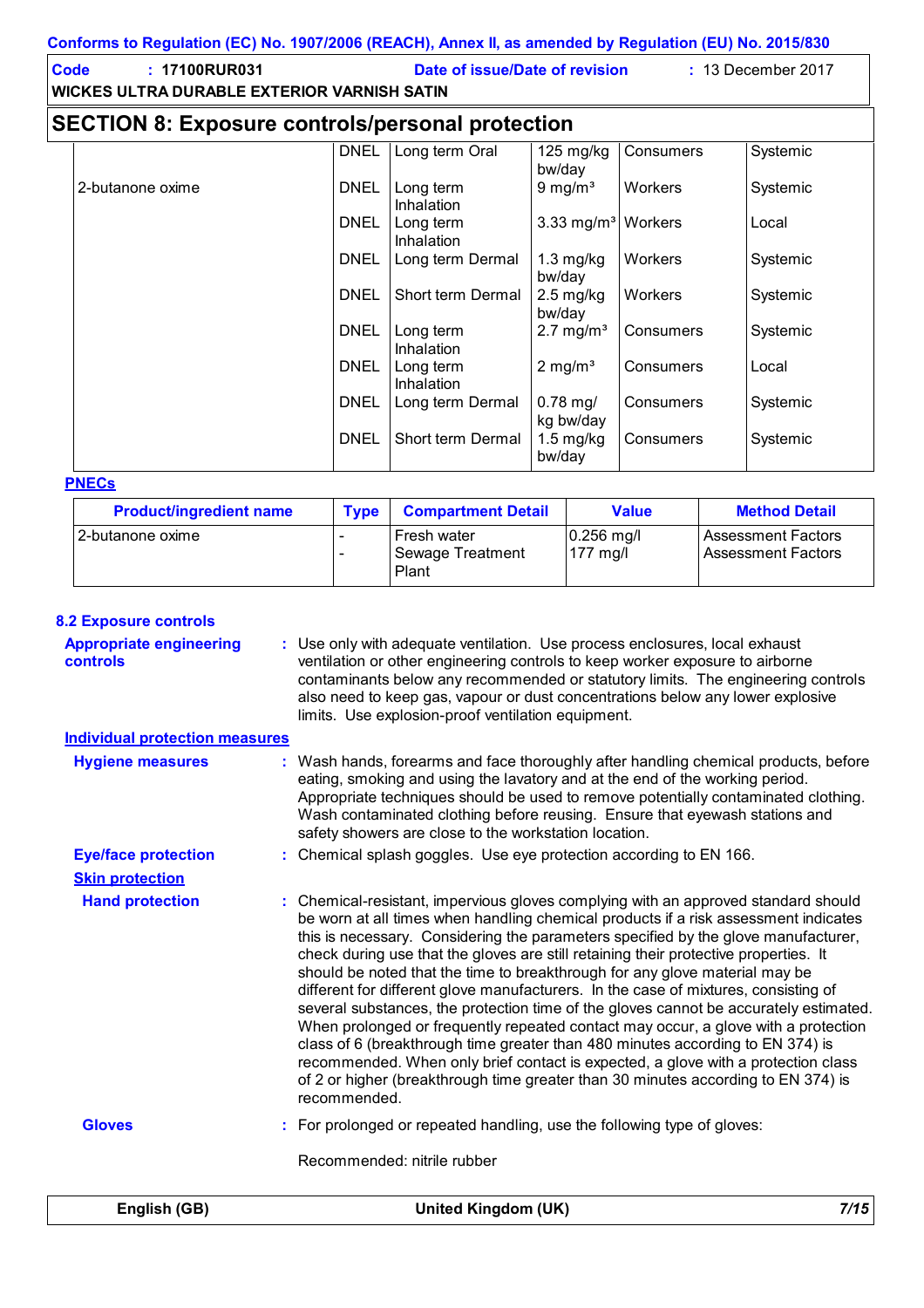| Code | $: 17100$ RUR031                            | Date of issue/Date of revision | $\div$ 13 December 2017 |
|------|---------------------------------------------|--------------------------------|-------------------------|
|      | WICKES ULTRA DURABLE EXTERIOR VARNISH SATIN |                                |                         |

### **SECTION 8: Exposure controls/personal protection**

| <b>Body protection</b>                           | : Personal protective equipment for the body should be selected based on the task<br>being performed and the risks involved and should be approved by a specialist<br>before handling this product. When there is a risk of ignition from static electricity,<br>wear anti-static protective clothing. For the greatest protection from static<br>discharges, clothing should include anti-static overalls, boots and gloves. Refer to<br>European Standard EN 1149 for further information on material and design<br>requirements and test methods.           |
|--------------------------------------------------|----------------------------------------------------------------------------------------------------------------------------------------------------------------------------------------------------------------------------------------------------------------------------------------------------------------------------------------------------------------------------------------------------------------------------------------------------------------------------------------------------------------------------------------------------------------|
| <b>Other skin protection</b>                     | Appropriate footwear and any additional skin protection measures should be<br>selected based on the task being performed and the risks involved and should be<br>approved by a specialist before handling this product.                                                                                                                                                                                                                                                                                                                                        |
| <b>Respiratory protection</b>                    | : Respirator selection must be based on known or anticipated exposure levels, the<br>hazards of the product and the safe working limits of the selected respirator. If<br>workers are exposed to concentrations above the exposure limit, they must use<br>appropriate, certified respirators. Use a properly fitted, air-purifying or air-fed<br>respirator complying with an approved standard if a risk assessment indicates this is<br>necessary. Wear a respirator conforming to EN140. Filter type: organic vapour<br>(Type A) and particulate filter P3 |
| <b>Environmental exposure</b><br><b>controls</b> | : Emissions from ventilation or work process equipment should be checked to ensure<br>they comply with the requirements of environmental protection legislation. In some<br>cases, fume scrubbers, filters or engineering modifications to the process equipment<br>will be necessary to reduce emissions to acceptable levels.                                                                                                                                                                                                                                |

### **SECTION 9: Physical and chemical properties**

| 9.1 Information on basic physical and chemical properties |                                                                                                                                                                                                                                        |
|-----------------------------------------------------------|----------------------------------------------------------------------------------------------------------------------------------------------------------------------------------------------------------------------------------------|
| <b>Appearance</b>                                         |                                                                                                                                                                                                                                        |
| <b>Physical state</b>                                     | $:$ Liquid.                                                                                                                                                                                                                            |
| <b>Colour</b>                                             | : Clear.                                                                                                                                                                                                                               |
| <b>Odour</b>                                              | Hydrocarbon. [Slight]                                                                                                                                                                                                                  |
| <b>Odour threshold</b>                                    | $:$ Not available.                                                                                                                                                                                                                     |
| pH                                                        | $:$ insoluble in water.                                                                                                                                                                                                                |
| <b>Melting point/freezing point</b>                       | : May start to solidify at the following temperature: $-49^{\circ}$ C ( $-56.2^{\circ}$ F) This is based on<br>data for the following ingredient: Distillates (petroleum), hydrotreated light.<br>Weighted average: -59.11°C (-74.4°F) |
| Initial boiling point and boiling<br>range                | $: 145^{\circ}$ C                                                                                                                                                                                                                      |
| <b>Flash point</b>                                        | : Closed cup: 45°C                                                                                                                                                                                                                     |
| <b>Evaporation rate</b>                                   | : 0.04 (Hydrocarbons, C10-C13, n-alkanes, isoalkanes, cyclics, < 2% aromatics)<br>compared with butyl acetate                                                                                                                          |
| <b>Material supports combustion.</b>                      | : Yes.                                                                                                                                                                                                                                 |
| <b>Flammability (solid, gas)</b>                          | $:$ liquid                                                                                                                                                                                                                             |
| <b>Upper/lower flammability or</b><br>explosive limits    | : Greatest known range: Lower: 0.6% Upper: 7% (Hydrocarbons, C10-C13, n-<br>alkanes, isoalkanes, cyclics, < 2% aromatics)                                                                                                              |
| <b>Vapour pressure</b>                                    | Highest known value: 0.1 to 0.3 kPa (0.8 to 2.3 mm Hg) (at 20°C) (Naphtha<br>(petroleum), hydrotreated heavy). Weighted average: 0.13 kPa (0.98 mm Hg) (at<br>$20^{\circ}$ C)                                                          |
| <b>Vapour density</b>                                     | : Highest known value: 4.5 (Air = 1) (Distillates (petroleum), hydrotreated light).                                                                                                                                                    |
| <b>Relative density</b>                                   | : 0.94                                                                                                                                                                                                                                 |
| <b>Solubility(ies)</b>                                    | : Insoluble in the following materials: cold water.                                                                                                                                                                                    |
| <b>Partition coefficient: n-octanol/</b><br>water         | : Not applicable.                                                                                                                                                                                                                      |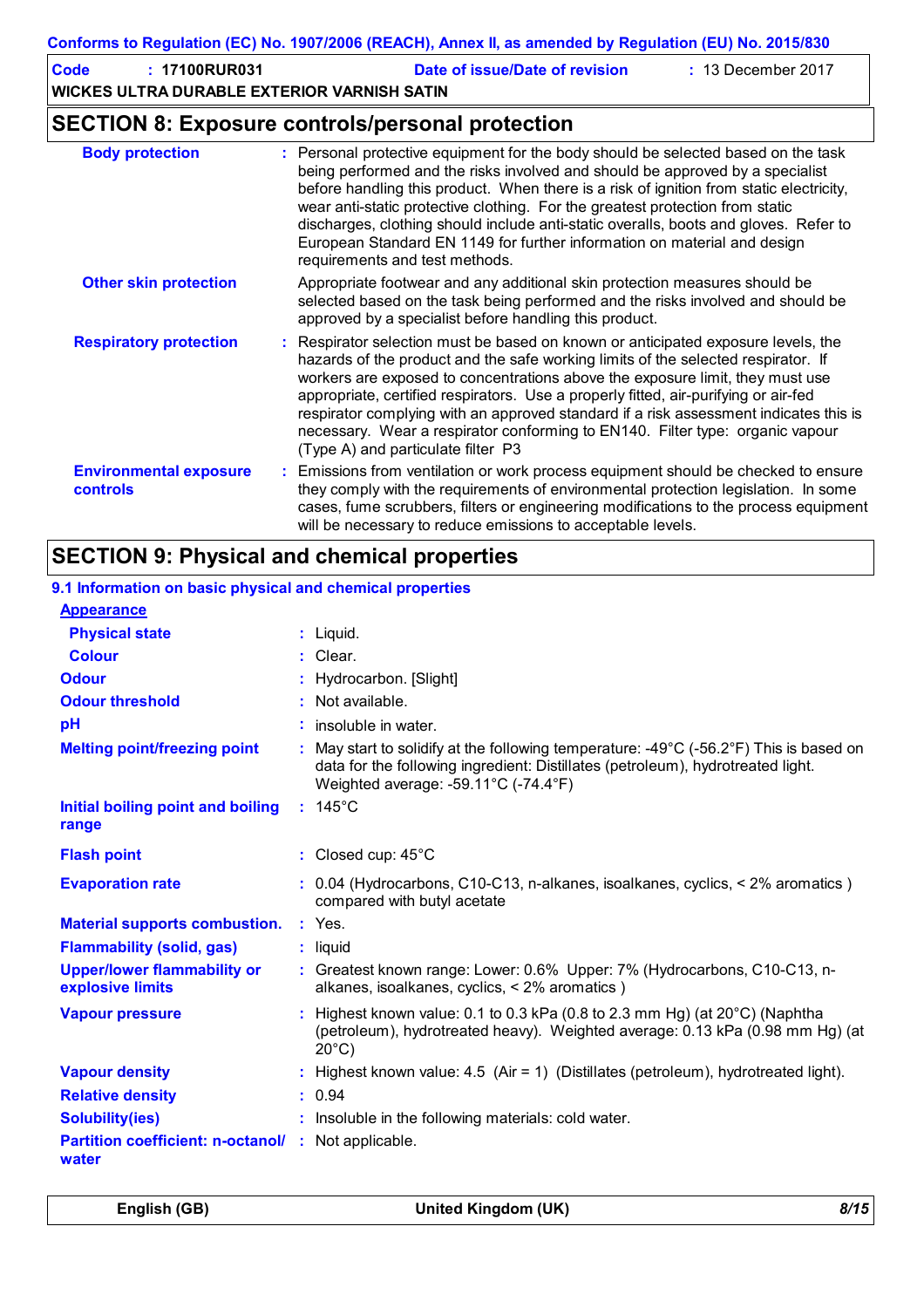| Code | $: 17100$ RUR031                            | Date of issue/Date of revision | $\div$ 13 December 2017 |
|------|---------------------------------------------|--------------------------------|-------------------------|
|      | WICKES ULTRA DURABLE EXTERIOR VARNISH SATIN |                                |                         |

### **SECTION 9: Physical and chemical properties**

| <b>Auto-ignition temperature</b> | : Lowest known value: >220°C (>428°F) (Distillates (petroleum), hydrotreated<br>light).                          |
|----------------------------------|------------------------------------------------------------------------------------------------------------------|
| <b>Decomposition temperature</b> | : Stable under recommended storage and handling conditions (see Section 7).                                      |
| <b>Viscosity</b>                 | : Kinematic (room temperature): $>4$ cm <sup>2</sup> /s<br>Kinematic (40 $^{\circ}$ C): >0.21 cm <sup>2</sup> /s |
| <b>Viscosity</b>                 | $: 60 - 100$ s (ISO 6mm)                                                                                         |
| <b>Explosive properties</b>      | : Product does not present an explosion hazard.                                                                  |
| <b>Oxidising properties</b>      | : Product does not present an oxidizing hazard.                                                                  |

### **9.2 Other information**

No additional information.

### **SECTION 10: Stability and reactivity**

| <b>10.1 Reactivity</b>                          | : No specific test data related to reactivity available for this product or its ingredients.                                                     |
|-------------------------------------------------|--------------------------------------------------------------------------------------------------------------------------------------------------|
| <b>10.2 Chemical stability</b>                  | : The product is stable.                                                                                                                         |
| 10.3 Possibility of<br>hazardous reactions      | : Under normal conditions of storage and use, hazardous reactions will not occur.                                                                |
| <b>10.4 Conditions to avoid</b>                 | : When exposed to high temperatures may produce hazardous decomposition<br>products.<br>Refer to protective measures listed in sections 7 and 8. |
| 10.5 Incompatible materials                     | : Keep away from the following materials to prevent strong exothermic reactions:<br>oxidising agents, strong alkalis, strong acids.              |
| <b>10.6 Hazardous</b><br>decomposition products | : Depending on conditions, decomposition products may include the following<br>materials: metal oxide/oxides                                     |

### **SECTION 11: Toxicological information**

### **11.1 Information on toxicological effects**

### **Acute toxicity**

| <b>Product/ingredient name</b>                                                    | <b>Result</b>                      | <b>Species</b> | <b>Dose</b>            | <b>Exposure</b>          |  |
|-----------------------------------------------------------------------------------|------------------------------------|----------------|------------------------|--------------------------|--|
| Naphtha (petroleum),<br>hydrotreated heavy                                        | LD50 Oral                          | Rat            | $>6$ g/kg              |                          |  |
| Hydrocarbons, C9-C11, n-<br>alkanes, isoalkanes, cyclics,<br><2% aromatics        | LD50 Dermal                        | Rat            | >5000 mg/kg            | $\overline{\phantom{a}}$ |  |
|                                                                                   | ∟D50 Oral                          | Rat            | >5000 mg/kg            |                          |  |
| Hydrocarbons, C10-C13, n-<br>alkanes, isoalkanes, cyclics,<br>$\leq$ 2% aromatics | LD50 Oral                          | Rat            | $>6$ g/kg              |                          |  |
| 2-butanone oxime                                                                  | LD50 Oral                          | Rat            | $930$ mg/kg            |                          |  |
| 2-ethylhexanoic acid,<br>zirconium salt                                           | LD50 Dermal                        | Rabbit         | $>5$ g/kg              |                          |  |
|                                                                                   | <sub>-</sub> D50 Oral              | Rat            | $>5$ g/kg              |                          |  |
| α-[3-[3-(2H-benzotriazol-2-yl<br>derivatives                                      | LC50 Inhalation Vapour             | Rat            | 5800 mg/m <sup>3</sup> | 4 hours                  |  |
| bis $(1,2,2,6,6$ -pentamethyl-                                                    | LD50 Oral                          | Rat            | $3.125$ g/kg           |                          |  |
| English (GB)                                                                      | 9/15<br><b>United Kingdom (UK)</b> |                |                        |                          |  |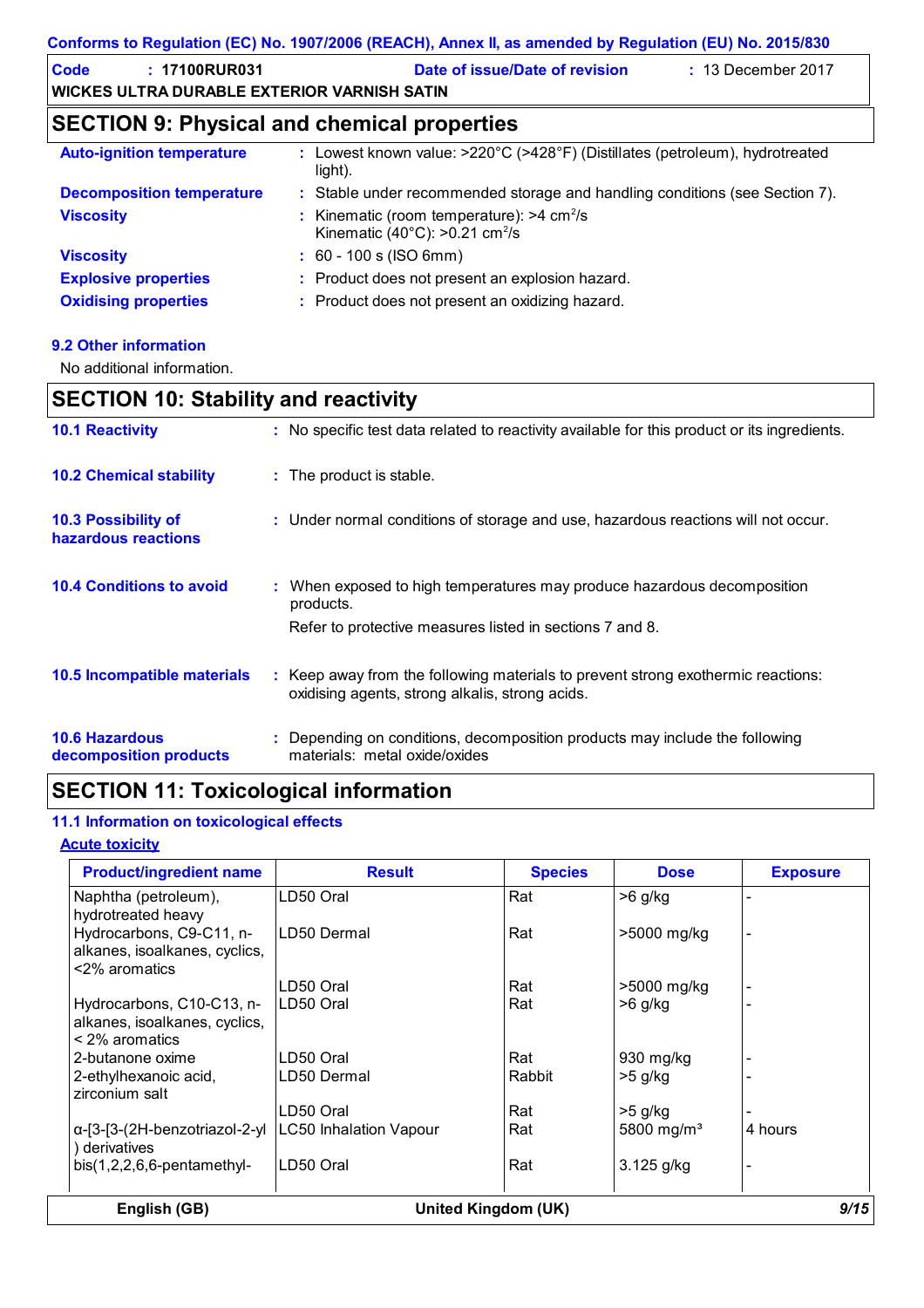| Conforms to Regulation (EC) No. 1907/2006 (REACH), Annex II, as amended by Regulation (EU) No. 2015/830 |              |                                                        |  |                    |  |
|---------------------------------------------------------------------------------------------------------|--------------|--------------------------------------------------------|--|--------------------|--|
| : 17100RUR031<br>Code<br>WICKES ULTRA DURABLE EXTERIOR VARNISH SATIN                                    |              | Date of issue/Date of revision                         |  | : 13 December 2017 |  |
| <b>SECTION 11: Toxicological information</b>                                                            |              |                                                        |  |                    |  |
| 4-piperidyl) sebacate                                                                                   |              |                                                        |  |                    |  |
| <b>Conclusion/Summary</b>                                                                               |              | : There are no data available on the mixture itself.   |  |                    |  |
| <b>Acute toxicity estimates</b>                                                                         |              |                                                        |  |                    |  |
|                                                                                                         | <b>Route</b> |                                                        |  | <b>ATE value</b>   |  |
| Not available.                                                                                          |              |                                                        |  |                    |  |
| <b>Irritation/Corrosion</b>                                                                             |              |                                                        |  |                    |  |
| <b>Conclusion/Summary</b>                                                                               |              |                                                        |  |                    |  |
| <b>Skin</b>                                                                                             |              | $:$ There are no data available on the mixture itself. |  |                    |  |
| <b>Eyes</b>                                                                                             |              | There are no data available on the mixture itself.     |  |                    |  |
| <b>Respiratory</b>                                                                                      |              | : There are no data available on the mixture itself.   |  |                    |  |
| <b>Sensitisation</b>                                                                                    |              |                                                        |  |                    |  |
| <b>Conclusion/Summary</b>                                                                               |              |                                                        |  |                    |  |
| <b>Skin</b>                                                                                             |              | : There are no data available on the mixture itself.   |  |                    |  |
| <b>Respiratory</b>                                                                                      |              | There are no data available on the mixture itself.     |  |                    |  |
| <b>Mutagenicity</b>                                                                                     |              |                                                        |  |                    |  |
| <b>Conclusion/Summary</b>                                                                               |              | : There are no data available on the mixture itself.   |  |                    |  |
| <b>Carcinogenicity</b>                                                                                  |              |                                                        |  |                    |  |
| <b>Conclusion/Summary</b>                                                                               |              | : There are no data available on the mixture itself.   |  |                    |  |
| <b>Reproductive toxicity</b>                                                                            |              |                                                        |  |                    |  |
| <b>Conclusion/Summary</b>                                                                               |              | : There are no data available on the mixture itself.   |  |                    |  |
| <b>Teratogenicity</b>                                                                                   |              |                                                        |  |                    |  |
| <b>Conclusion/Summary</b>                                                                               |              | : There are no data available on the mixture itself.   |  |                    |  |
| <b>Specific target organ toxicity (single exposure)</b>                                                 |              |                                                        |  |                    |  |

| <b>Product/ingredient name</b>                                           | <b>Category</b> | <b>Route of</b><br>exposure | <b>Target organs</b> |
|--------------------------------------------------------------------------|-----------------|-----------------------------|----------------------|
| Hydrocarbons, C9-C11, n-alkanes, isoalkanes, cyclics,<br>l <2% aromatics | Category 3      | Not applicable.             | Narcotic effects     |

**Specific target organ toxicity (repeated exposure)**

Not available.

### **Aspiration hazard**

| <b>Product/ingredient name</b>                                                                                   |                                                                                                                          | <b>Result</b>                                                                                                                                                    |          |
|------------------------------------------------------------------------------------------------------------------|--------------------------------------------------------------------------------------------------------------------------|------------------------------------------------------------------------------------------------------------------------------------------------------------------|----------|
| Distillates (petroleum), hydrotreated light<br>Naphtha (petroleum), hydrotreated heavy<br>aromatics<br>aromatics | Hydrocarbons, C9-C11, n-alkanes, isoalkanes, cyclics, <2%<br>Hydrocarbons, C10-C13, n-alkanes, isoalkanes, cyclics, < 2% | <b>ASPIRATION HAZARD - Category 1</b><br><b>ASPIRATION HAZARD - Category 1</b><br><b>ASPIRATION HAZARD - Category 1</b><br><b>ASPIRATION HAZARD - Category 1</b> |          |
| <b>Information on likely</b><br>routes of exposure                                                               | $:$ Not available.                                                                                                       |                                                                                                                                                                  |          |
| <b>Potential acute health effects</b>                                                                            |                                                                                                                          |                                                                                                                                                                  |          |
| <b>Inhalation</b>                                                                                                | : No known significant effects or critical hazards.                                                                      |                                                                                                                                                                  |          |
| <b>Ingestion</b>                                                                                                 | : No known significant effects or critical hazards.                                                                      |                                                                                                                                                                  |          |
| <b>Skin contact</b>                                                                                              | : Defatting to the skin. May cause skin dryness and irritation.                                                          |                                                                                                                                                                  |          |
| <b>Eye contact</b>                                                                                               | : No known significant effects or critical hazards.                                                                      |                                                                                                                                                                  |          |
|                                                                                                                  | <b>Symptoms related to the physical, chemical and toxicological characteristics</b>                                      |                                                                                                                                                                  |          |
|                                                                                                                  |                                                                                                                          |                                                                                                                                                                  | 4 A 14 F |

| English (GB) | <b>United Kingdom (UK)</b> | 10/15 |
|--------------|----------------------------|-------|
|              |                            |       |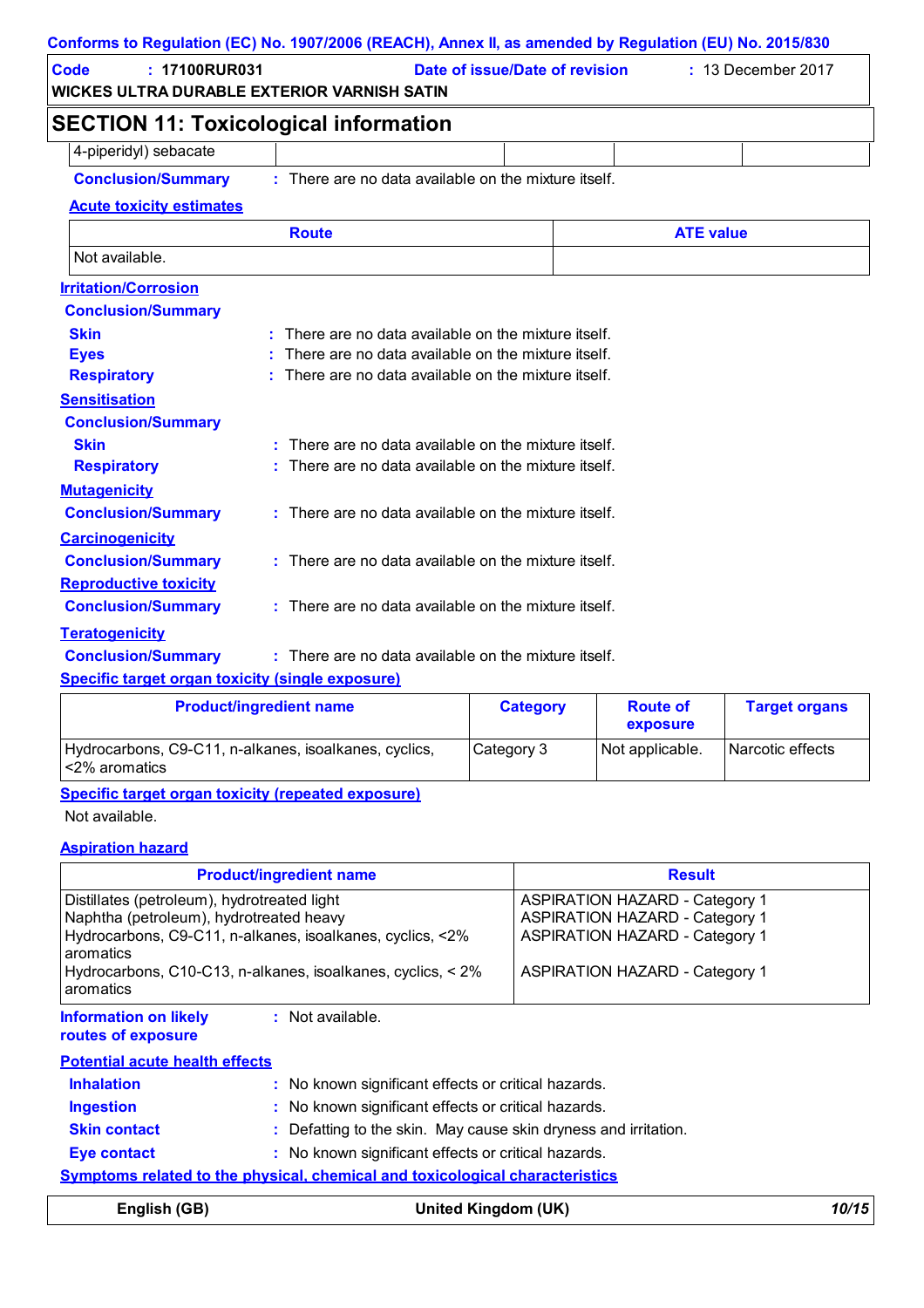| Code | $: 17100$ RUR031                            | Date of issue/Date of revision | $: 13$ December 2017 |
|------|---------------------------------------------|--------------------------------|----------------------|
|      | WICKES ULTRA DURABLE EXTERIOR VARNISH SATIN |                                |                      |

### **SECTION 11: Toxicological information**

| <b>Inhalation</b>                                 | : No specific data.                                                                                        |
|---------------------------------------------------|------------------------------------------------------------------------------------------------------------|
| <b>Ingestion</b>                                  | : No specific data.                                                                                        |
| <b>Skin contact</b>                               | : Adverse symptoms may include the following:<br>irritation<br>dryness<br>cracking                         |
| <b>Eye contact</b>                                | : No specific data.                                                                                        |
|                                                   | Delayed and immediate effects as well as chronic effects from short and long-term exposure                 |
| <b>Short term exposure</b>                        |                                                                                                            |
| <b>Potential immediate</b><br>effects             | : Not available.                                                                                           |
| <b>Potential delayed effects : Not available.</b> |                                                                                                            |
| <b>Long term exposure</b>                         |                                                                                                            |
| <b>Potential immediate</b><br>effects             | : Not available.                                                                                           |
| <b>Potential delayed effects : Not available.</b> |                                                                                                            |
| <b>Potential chronic health effects</b>           |                                                                                                            |
| Not available.                                    |                                                                                                            |
| <b>Conclusion/Summary</b>                         | : Not available.                                                                                           |
| <b>General</b>                                    | : Prolonged or repeated contact can defat the skin and lead to irritation, cracking and/<br>or dermatitis. |
| <b>Carcinogenicity</b>                            | : No known significant effects or critical hazards.                                                        |
| <b>Mutagenicity</b>                               | : No known significant effects or critical hazards.                                                        |
| <b>Teratogenicity</b>                             | : No known significant effects or critical hazards.                                                        |
| <b>Developmental effects</b>                      | : No known significant effects or critical hazards.                                                        |
| <b>Fertility effects</b>                          | : No known significant effects or critical hazards.                                                        |
| <b>Other information</b>                          | : Not available.                                                                                           |

There are no data available on the mixture itself. The mixture has been assessed following the conventional method of the CLP Regulation (EC) No 1272/2008 and is classified for toxicological properties accordingly. See Sections 2 and 3 for details.

Exposure to component solvent vapour concentrations in excess of the stated occupational exposure limit may result in adverse health effects such as mucous membrane and respiratory system irritation and adverse effects on the kidneys, liver and central nervous system. Symptoms and signs include headache, dizziness, fatigue, muscular weakness, drowsiness and, in extreme cases, loss of consciousness.

Solvents may cause some of the above effects by absorption through the skin. Repeated or prolonged contact with the mixture may cause removal of natural fat from the skin, resulting in non-allergic contact dermatitis and absorption through the skin.

If splashed in the eyes, the liquid may cause irritation and reversible damage.

Ingestion may cause nausea, diarrhea and vomiting.

This takes into account, where known, delayed and immediate effects and also chronic effects of components from short-term and long-term exposure by oral, inhalation and dermal routes of exposure and eye contact.

Contains 2-butanone oxime, α-[3-[3-(2H-benzotriazol-2-yl) derivatives, bis(1,2,2,6,6-pentamethyl-4-piperidyl) sebacate, ω-[3-[3-(2H-benzotriazol-2-yl) derivatives, octhilinone (ISO). May produce an allergic reaction.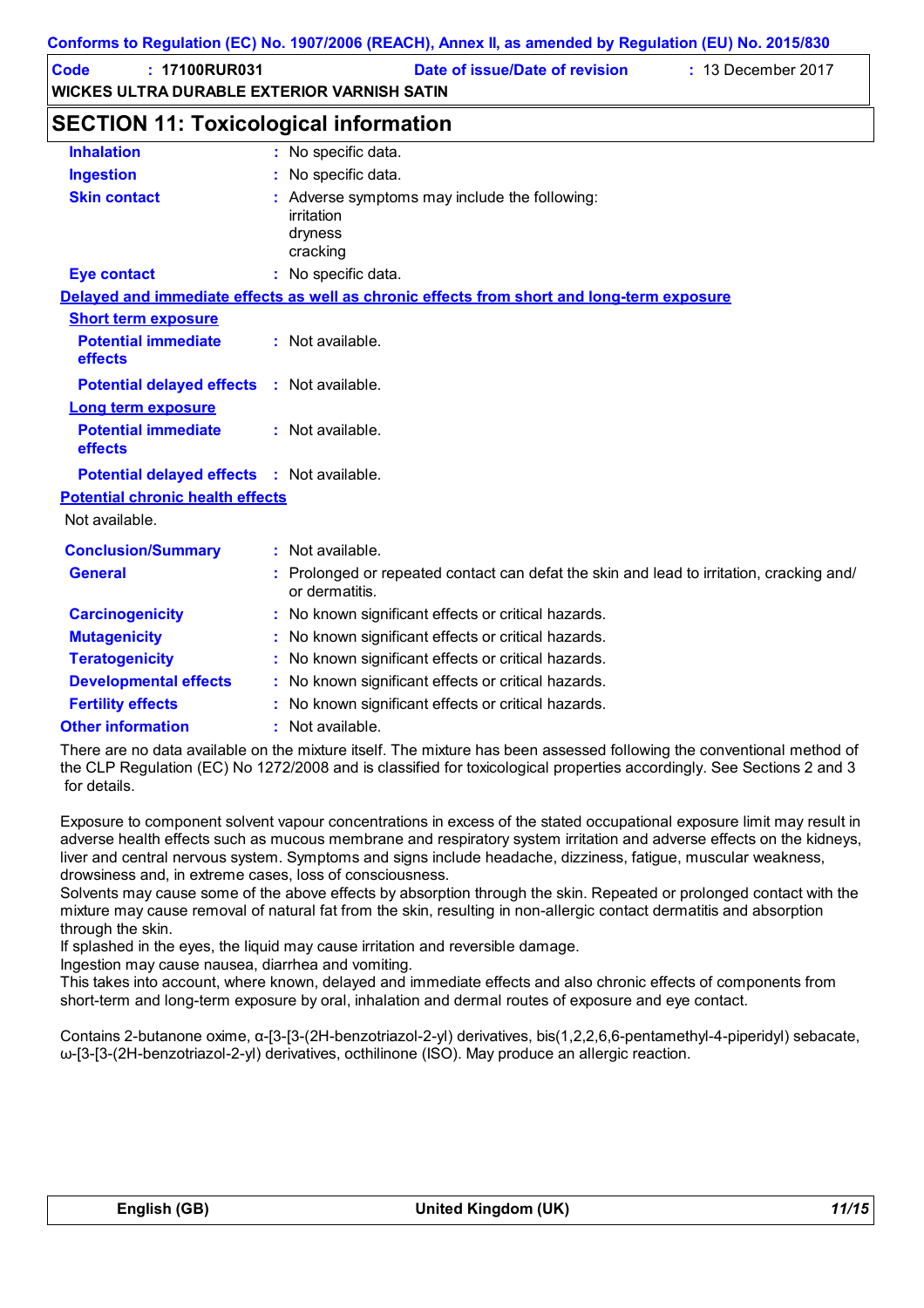### **Conforms to Regulation (EC) No. 1907/2006 (REACH), Annex II, as amended by Regulation (EU) No. 2015/830**

**Code : 17100RUR031 Date of issue/Date of revision :** 13 December 2017

**WICKES ULTRA DURABLE EXTERIOR VARNISH SATIN**

### **SECTION 12: Ecological information**

### **12.1 Toxicity**

| <b>Product/ingredient name</b>                                             | <b>Result</b>   | <b>Species</b> | <b>Exposure</b> |
|----------------------------------------------------------------------------|-----------------|----------------|-----------------|
| Hydrocarbons, C9-C11, n-<br>alkanes, isoalkanes, cyclics,<br><2% aromatics | LC50 >1000 mg/l | Algae          | 72 hours        |

**Conclusion/Summary :**

There are no data available on the mixture itself.

### **12.2 Persistence and degradability**

| <b>Product/ingredient name</b>                                                                                               | <b>Test</b>              | <b>Result</b> |                          | <b>Dose</b> |                    | <b>Inoculum</b>         |
|------------------------------------------------------------------------------------------------------------------------------|--------------------------|---------------|--------------------------|-------------|--------------------|-------------------------|
| Hydrocarbons, C9-C11, n-<br>alkanes, isoalkanes, cyclics,<br><2% aromatics                                                   |                          |               | 80 % - Readily - 28 days |             |                    |                         |
| <b>Conclusion/Summary</b>                                                                                                    | $:$ Not available.       |               |                          |             |                    |                         |
| <b>Product/ingredient name</b>                                                                                               | <b>Aquatic half-life</b> |               | <b>Photolysis</b>        |             |                    | <b>Biodegradability</b> |
| Distillates (petroleum),<br>hydrotreated light<br>Hydrocarbons, C9-C11, n-<br>alkanes, isoalkanes, cyclics,<br><2% aromatics | $\overline{\phantom{0}}$ |               |                          |             | Readily<br>Readily |                         |

### **12.3 Bioaccumulative potential**

| <b>Product/ingredient name</b>                            | $LogP_{ow}$ | <b>BCF</b> | <b>Potential</b> |
|-----------------------------------------------------------|-------------|------------|------------------|
| Distillates (petroleum),<br>hydrotreated light            |             | 159        | low              |
| Hydrocarbons, C9-C11, n-<br>alkanes, isoalkanes, cyclics, |             | 10 to 2500 | high             |
| l <2% aromatics<br>2-butanone oxime                       | 0.63        | 5.01       | low              |

| <b>12.4 Mobility in soil</b>                            |                    |
|---------------------------------------------------------|--------------------|
| <b>Soil/water partition</b><br><b>coefficient (Koc)</b> | : Not available.   |
| <b>Mobility</b>                                         | $:$ Not available. |

| 12.5 Results of PBT and vPvB assessment |                   |
|-----------------------------------------|-------------------|
| <b>PBT</b>                              | : Not applicable. |
| <b>vPvB</b>                             | : Not applicable. |

**12.6 Other adverse effects** : No known significant effects or critical hazards.

### **SECTION 13: Disposal considerations**

The information in this section contains generic advice and guidance. The list of Identified Uses in Section 1 should be consulted for any available use-specific information provided in the Exposure Scenario(s).

### **13.1 Waste treatment methods**

**Product**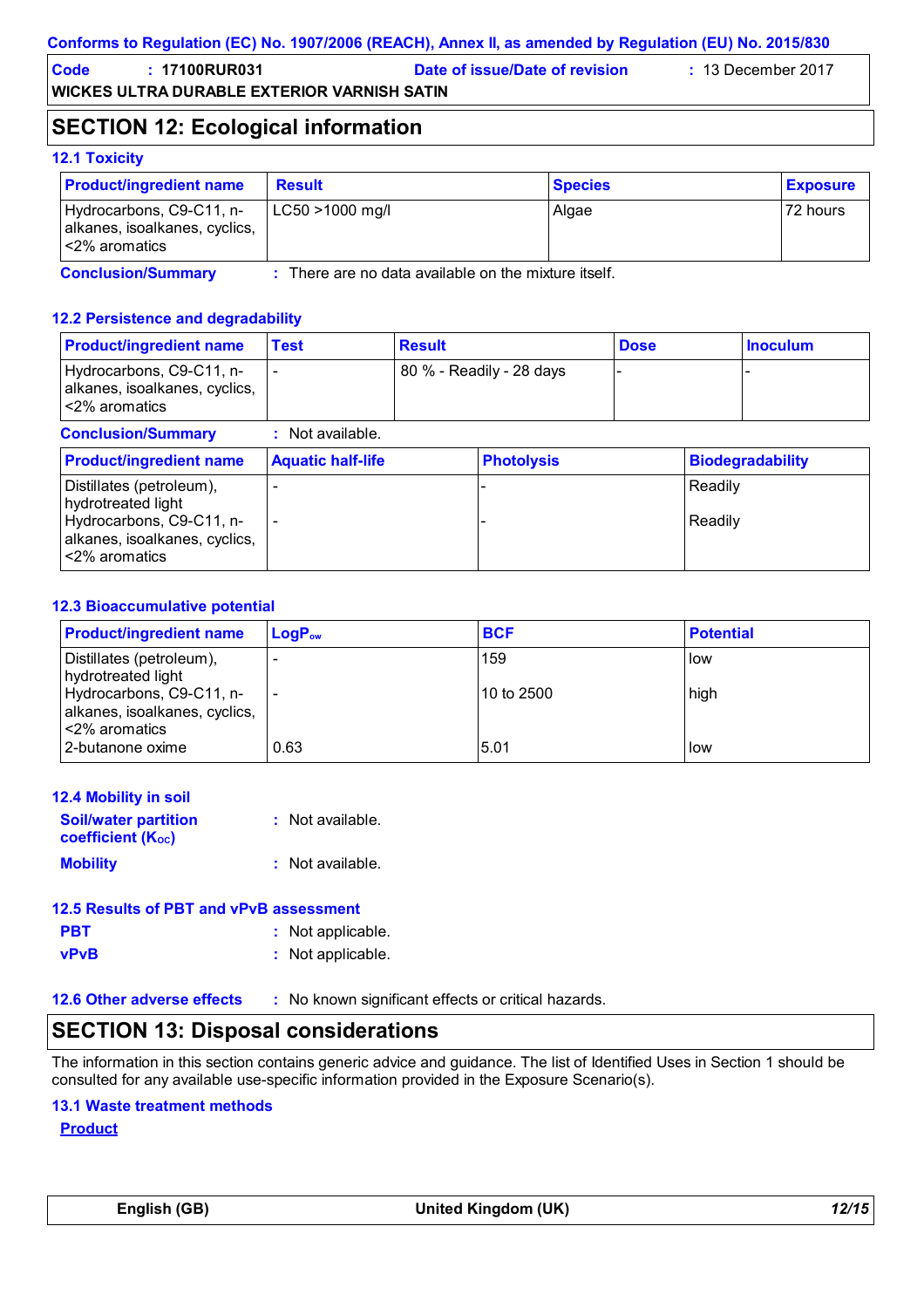| Conforms to Regulation (EC) No. 1907/2006 (REACH), Annex II, as amended by Regulation (EU) No. 2015/830 |                                                                                                                                                                                                          |                                                                                                                                                                                                                                                                                                                                                                                                                                                                                                                                                               |                          |               |
|---------------------------------------------------------------------------------------------------------|----------------------------------------------------------------------------------------------------------------------------------------------------------------------------------------------------------|---------------------------------------------------------------------------------------------------------------------------------------------------------------------------------------------------------------------------------------------------------------------------------------------------------------------------------------------------------------------------------------------------------------------------------------------------------------------------------------------------------------------------------------------------------------|--------------------------|---------------|
| <b>Code</b>                                                                                             | : 17100RUR031<br>Date of issue/Date of revision<br>$: 13$ December 2017<br><b>WICKES ULTRA DURABLE EXTERIOR VARNISH SATIN</b>                                                                            |                                                                                                                                                                                                                                                                                                                                                                                                                                                                                                                                                               |                          |               |
|                                                                                                         | <b>SECTION 13: Disposal considerations</b>                                                                                                                                                               |                                                                                                                                                                                                                                                                                                                                                                                                                                                                                                                                                               |                          |               |
| <b>Methods of disposal</b>                                                                              |                                                                                                                                                                                                          | : The generation of waste should be avoided or minimised wherever possible.<br>Disposal of this product, solutions and any by-products should at all times comply<br>with the requirements of environmental protection and waste disposal legislation and<br>any regional local authority requirements. Dispose of surplus and non-recyclable<br>products via a licensed waste disposal contractor. Waste should not be disposed of<br>untreated to the sewer unless fully compliant with the requirements of all authorities<br>with jurisdiction.           |                          |               |
| <b>Hazardous waste</b>                                                                                  | : Yes.                                                                                                                                                                                                   |                                                                                                                                                                                                                                                                                                                                                                                                                                                                                                                                                               |                          |               |
| <b>European waste catalogue (EWC)</b>                                                                   |                                                                                                                                                                                                          |                                                                                                                                                                                                                                                                                                                                                                                                                                                                                                                                                               |                          |               |
| <b>Waste code</b>                                                                                       |                                                                                                                                                                                                          |                                                                                                                                                                                                                                                                                                                                                                                                                                                                                                                                                               | <b>Waste designation</b> |               |
| 08 01 11*                                                                                               |                                                                                                                                                                                                          | waste paint and varnish containing organic solvents or other hazardous substances                                                                                                                                                                                                                                                                                                                                                                                                                                                                             |                          |               |
| <b>Packaging</b>                                                                                        |                                                                                                                                                                                                          |                                                                                                                                                                                                                                                                                                                                                                                                                                                                                                                                                               |                          |               |
| <b>Methods of disposal</b>                                                                              | : The generation of waste should be avoided or minimised wherever possible. Waste<br>packaging should be recycled. Incineration or landfill should only be considered<br>when recycling is not feasible. |                                                                                                                                                                                                                                                                                                                                                                                                                                                                                                                                                               |                          |               |
| <b>Type of packaging</b>                                                                                |                                                                                                                                                                                                          | European waste catalogue (EWC)                                                                                                                                                                                                                                                                                                                                                                                                                                                                                                                                |                          |               |
| Container                                                                                               | 15 01 06                                                                                                                                                                                                 | mixed packaging                                                                                                                                                                                                                                                                                                                                                                                                                                                                                                                                               |                          |               |
| <b>Special precautions</b>                                                                              |                                                                                                                                                                                                          | : This material and its container must be disposed of in a safe way. Care should be<br>taken when handling emptied containers that have not been cleaned or rinsed out.<br>Empty containers or liners may retain some product residues. Vapour from product<br>residues may create a highly flammable or explosive atmosphere inside the<br>container. Do not cut, weld or grind used containers unless they have been cleaned<br>thoroughly internally. Avoid dispersal of spilt material and runoff and contact with<br>soil, waterways, drains and sewers. |                          |               |
| <b>14. Transport information</b>                                                                        |                                                                                                                                                                                                          |                                                                                                                                                                                                                                                                                                                                                                                                                                                                                                                                                               |                          |               |
|                                                                                                         | <b>ADR/RID</b>                                                                                                                                                                                           | <b>ADN</b>                                                                                                                                                                                                                                                                                                                                                                                                                                                                                                                                                    | <b>IMDG</b>              | <b>IATA</b>   |
| 14.1 UN number                                                                                          | <b>UN1263</b>                                                                                                                                                                                            | <b>UN1263</b>                                                                                                                                                                                                                                                                                                                                                                                                                                                                                                                                                 | <b>UN1263</b>            | <b>UN1263</b> |
| 14.2 UN proper<br>shipping name                                                                         | <b>PAINT</b>                                                                                                                                                                                             | <b>PAINT</b>                                                                                                                                                                                                                                                                                                                                                                                                                                                                                                                                                  | <b>PAINT</b>             | <b>PAINT</b>  |
| <b>14.3 Transport</b>                                                                                   | 3                                                                                                                                                                                                        | 3                                                                                                                                                                                                                                                                                                                                                                                                                                                                                                                                                             | 3                        | 3             |

| shipping name                                |                 |                 |                 |                 |
|----------------------------------------------|-----------------|-----------------|-----------------|-----------------|
| <b>14.3 Transport</b><br>hazard class(es)    |                 | 3               | 3               |                 |
| 14.4 Packing group                           | Ш               | Ш               | Ш               | Ш               |
| 14.5<br><b>Environmental</b><br>hazards      | No.             | No.             | No.             | No.             |
| <b>Marine pollutant</b><br><b>substances</b> | Not applicable. | Not applicable. | Not applicable. | Not applicable. |

| <b>Additional information</b>    |                                                                                                                                 |
|----------------------------------|---------------------------------------------------------------------------------------------------------------------------------|
| <b>ADR/RID</b>                   | : This class 3 viscous liquid is not subject to regulation in packagings up to 450 L according to 2.2.3.<br>1.5.1.              |
| <b>Tunnel code</b><br><b>ADN</b> | (D/E)<br>: This class 3 viscous liquid is not subject to regulation in packagings up to 450 L according to 2.2.3.<br>1.5.1.     |
| <b>IMDG</b><br><b>IATA</b>       | : This class 3 viscous liquid is not subject to regulation in packagings up to 30 L according to 2.3.2.5.<br>: None identified. |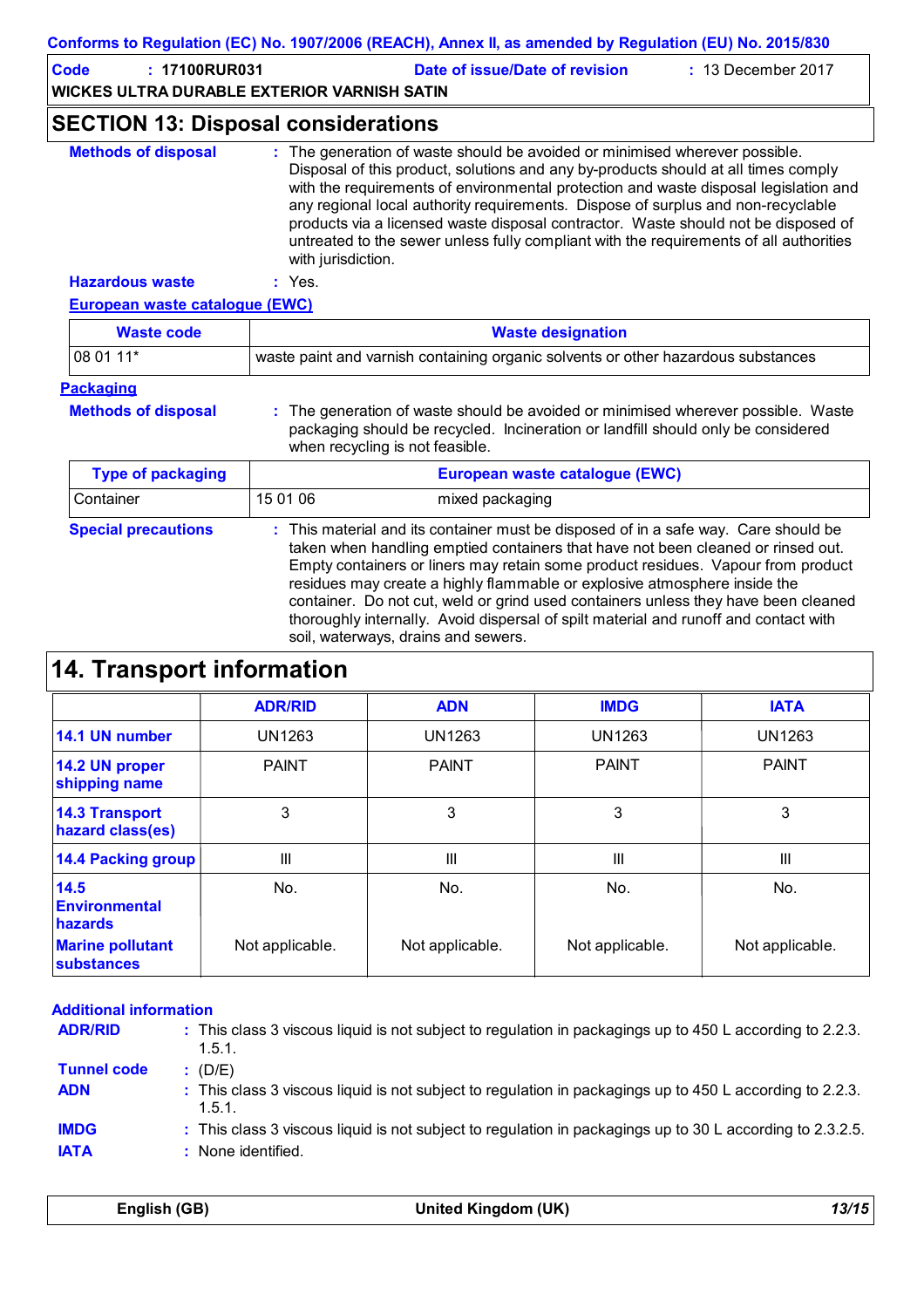| <b>Code</b><br>: 17100RUR031<br><b>WICKES ULTRA DURABLE EXTERIOR VARNISH SATIN</b>                                                                              |                                       | Date of issue/Date of revision                                                                                                                                            | $: 13$ December 2017 |
|-----------------------------------------------------------------------------------------------------------------------------------------------------------------|---------------------------------------|---------------------------------------------------------------------------------------------------------------------------------------------------------------------------|----------------------|
| <b>14. Transport information</b>                                                                                                                                |                                       |                                                                                                                                                                           |                      |
|                                                                                                                                                                 |                                       |                                                                                                                                                                           |                      |
| <b>14.6 Special precautions for</b><br>user                                                                                                                     | the event of an accident or spillage. | : Transport within user's premises: always transport in closed containers that are<br>upright and secure. Ensure that persons transporting the product know what to do in |                      |
| <b>14.7 Transport in bulk</b><br>according to Annex II of<br><b>Marpol and the IBC Code</b>                                                                     | : Not applicable.                     |                                                                                                                                                                           |                      |
| <b>SECTION 15: Regulatory information</b>                                                                                                                       |                                       |                                                                                                                                                                           |                      |
|                                                                                                                                                                 |                                       | 15.1 Safety, health and environmental regulations/legislation specific for the substance or mixture                                                                       |                      |
| EU Regulation (EC) No. 1907/2006 (REACH)                                                                                                                        |                                       |                                                                                                                                                                           |                      |
| <b>Annex XIV - List of substances subject to authorisation</b>                                                                                                  |                                       |                                                                                                                                                                           |                      |
| <b>Annex XIV</b>                                                                                                                                                |                                       |                                                                                                                                                                           |                      |
| None of the components are listed.                                                                                                                              |                                       |                                                                                                                                                                           |                      |
| <b>Substances of very high concern</b>                                                                                                                          |                                       |                                                                                                                                                                           |                      |
| None of the components are listed.                                                                                                                              |                                       |                                                                                                                                                                           |                      |
| <b>Annex XVII - Restrictions</b><br>on the manufacture,<br>placing on the market and<br>use of certain dangerous<br>substances, mixtures and<br><b>articles</b> | : Not applicable.                     |                                                                                                                                                                           |                      |
| <b>Other EU regulations</b>                                                                                                                                     |                                       |                                                                                                                                                                           |                      |
| Ozone depleting substances (1005/2009/EU)                                                                                                                       |                                       |                                                                                                                                                                           |                      |
| Not listed.                                                                                                                                                     |                                       |                                                                                                                                                                           |                      |
| <b>VOC for Ready-for-Use</b><br><b>Mixture</b>                                                                                                                  | EU limit values: 400g/l (2010.)       | : IIA/e. Interior/exterior trim varnishes and woodstains, including opaque woodstains.<br>This product contains a maximum of 400 g/l VOC.                                 |                      |
| <b>Seveso Directive</b>                                                                                                                                         |                                       |                                                                                                                                                                           |                      |
| This product is controlled under the Seveso Directive.                                                                                                          |                                       |                                                                                                                                                                           |                      |
| <b>Danger criteria</b>                                                                                                                                          |                                       |                                                                                                                                                                           |                      |
| <b>Category</b>                                                                                                                                                 |                                       |                                                                                                                                                                           |                      |
| P5c: Flammable liquids 2 and 3 not falling under P5a or P5b<br>6: Flammable (R10)                                                                               |                                       |                                                                                                                                                                           |                      |

### **SECTION 16: Other information**

 $\nabla$  Indicates information that has changed from previously issued version.

### **Abbreviations and acronyms**

ATE = Acute Toxicity Estimate CLP = Classification, Labelling and Packaging Regulation [Regulation (EC) No. 1272/2008] DNEL = Derived No Effect Level EUH statement = CLP-specific Hazard statement PNEC = Predicted No Effect Concentration RRN = REACH Registration Number PBT = Persistent, Bioaccumulative and Toxic vPvB = Very Persistent and Very Bioaccumulative ADR = The European Agreement concerning the International Carriage of Dangerous Goods by Road **English (GB) United Kingdom (UK)** *14/15*